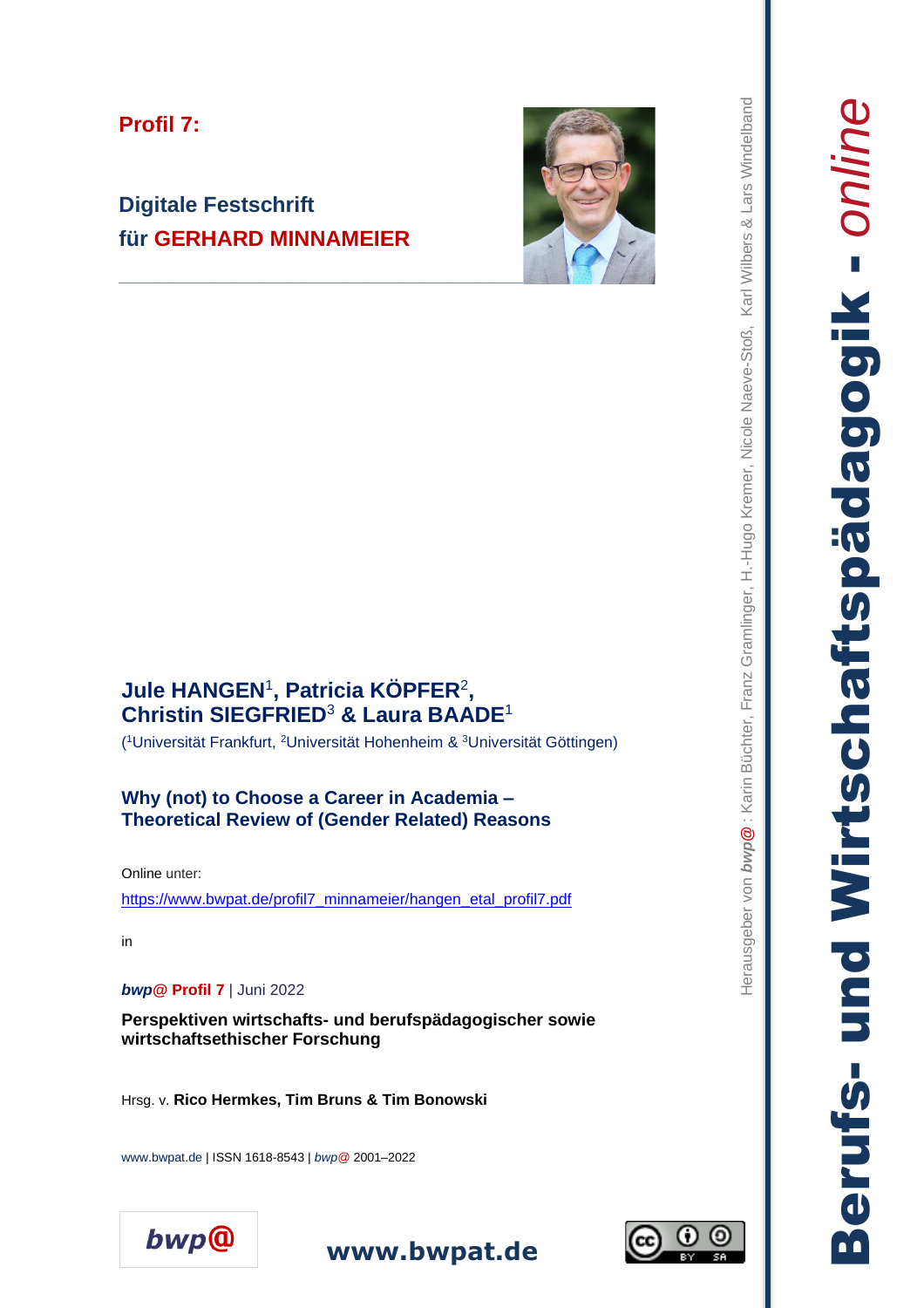# **JULE HANGEN<sup>1</sup> , PATRICIA KÖPFER<sup>2</sup> , CHRISTIN SIEGFRIED<sup>3</sup> , LAURA BAADE**<sup>1</sup> ( <sup>1</sup>Universität Frankfurt, <sup>2</sup>Universität Hohenheim, <sup>3</sup>Universität Göttingen)

# **Why (not) to Choose a Career in Academia – Theoretical Review of (Gender Related) Reasons**

### **Abstract**

Women are underrepresented in science, although formal barriers that strongly influenced women's academic careers in the 20th century no longer exist today. The declining proportion of women in the course of an academic career is also described as a "leaky pipeline": On the way to a professorship, more and more women turn to a perspective other than academia, although initially many women begin their careers in the corresponding degree. This problem can be found (also across disciplines) at all German universities, and for multiple reasons such as (psychological) barriers resulting from (rather male) stereotypes in science, a lack of female role models, etc.

Until now, there has been a lack of focus on the various professional biographical stages of academic careers. Therefore, the aim of this paper is to elaborate and summarize reasons and obstacles on academic careers that can be derived from various theories and empirical findings and furthermore to develop a model that traces individual and organizational influencing factors and possible changes in the course of an academic career.

*Schlüsselwörter: career decision making; gender; career in academia* 

## **1 Introduction**

From the perspective of business education, the requirements of vocational education and training are based on the demands of the working environment: increasing digitalization is accompanied by the requirements of knowledge and abilities that enable people to contribute to change actively and responsibly (Harteis/Goller/Fischer 2019). This leads to an increasing demand for people with higher (academic) qualifications who generate the required knowledge and educate future employees. To be up to this important task, the research landscape should reflect society and take different perspectives into consideration, which in turn can only be accomplished by a group of researchers that is itself diverse. In general, reasons for supporting diversity and equal opportunities include demographic change, formal requirements (Equal Treatment Act), social responsibility and competitive advantages (see Braun et al. 2015, 31f.). The aspect of social responsibility in universities and research institutions has a special impact: At universities, upcoming generations are not only shaped and educated by generating and passing on knowledge but also by encouraging personal development (Braun et al. 2015; Leicht-Scholten 2012). Due to ongoing gender inequality in academia, knowledge generation and transmission happens almost exclusively via science from a male perspective (Krais 2000). Consequences resulting from this predominantly male perspective are extensive. For example, issues that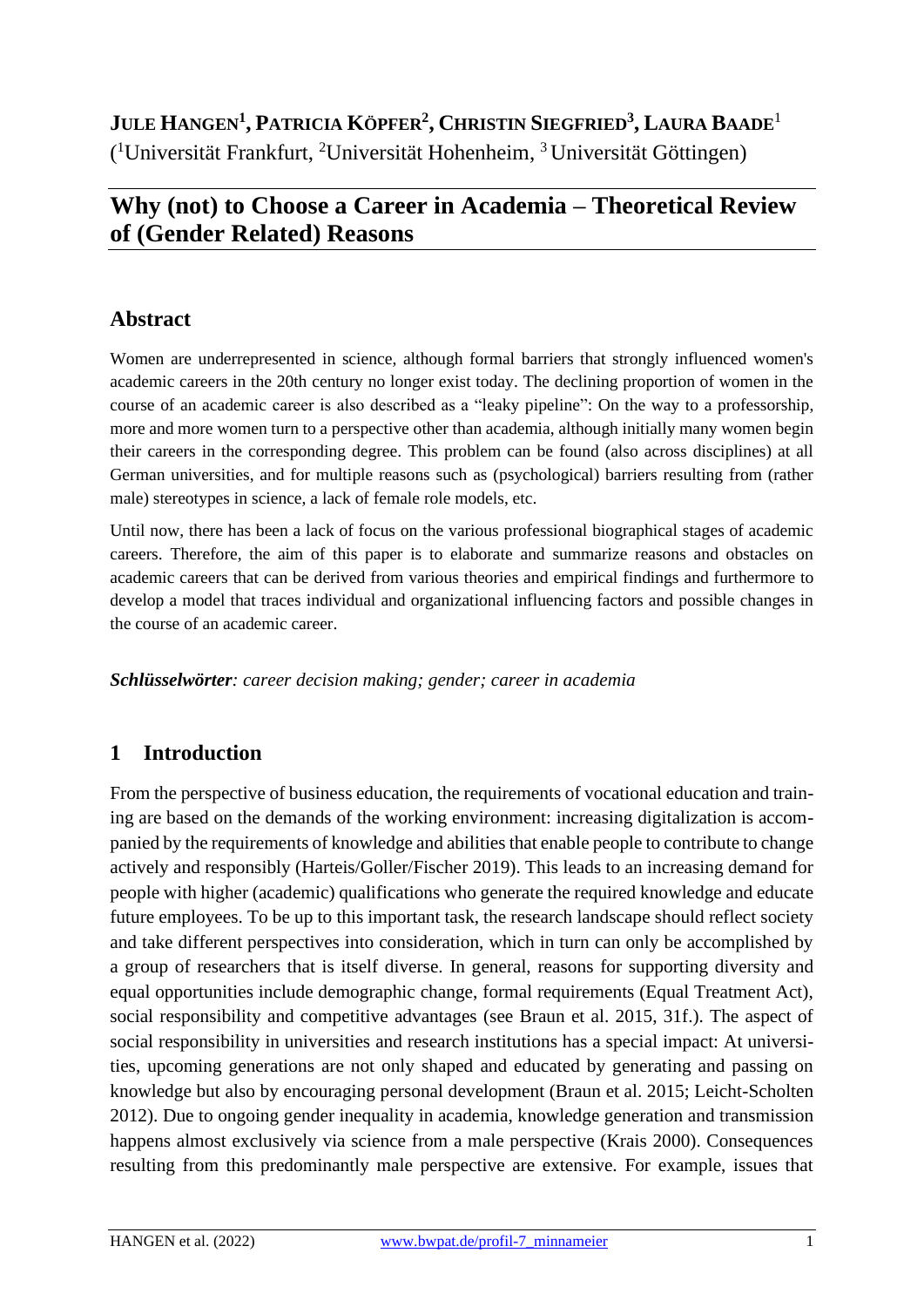affect women in particular (e.g., medical research, healthcare, consideration of hours invested in care tasks) tend to be neglected (Miller 2014). Against the backdrop of the persistent shortage of skilled workers, another problem becomes apparent: women tend to withdraw from the labor market. As a result, well-trained labor potential remains unused. Almost half (47%) of employed women worked part-time in 2018, but only 9% of men colleagues (Statistik der Bundesagentur für Arbeit 2021). At the same time, women are still underrepresented in management positions, although they are formally equally qualified as their male colleagues (Statistik der Bundesagentur für Arbeit 2021), which in turn increases the effect of gender inequalities, e.g., with regard to access to loans (An 2020), gender pay gap (about 18 % in 2021, adjusted gender pay gap was 6%, Statistisches Bundesamt 2022), respectively pension gap (28.8%, Cordova et al. 2021), as well as losses in innovations (Lorenzo et al. 2018), and business outcomes (International Labour Office 2019).

The aforementioned general underrepresentation of women in the labor market is also present in the context of science. Women in tenured professorships are still a minority (although formally the career path to professorship has been open to women for many years, Krais 2007), in most scientific disciplines (CEWS 2021, for economics see Auriol et al. 2022), the so-called "leaky pipeline" (diminishing share of women for higher positions, Müller/Speck 2016) is particularly evident. The high likelihood of leaving or having to leave the "leaky" career path at several points is structurally inherent in an academic career. Until the career goal of a (tenured) professorship is reached, several transitions have to be mastered (graduation and doctorate are followed by the postdoc phase, habilitation or junior professorship). While formal and personal obstacles exist in other professions, in that failure to advance in academia often results in being forced to drop out altogether. Structural factors, such as a lack of positions, poor payment and competition (Berweger/Keller 2005), as well as personal factors play a role in young scientists' career choices. However, women's and men's decision-making processes seem to be different: women still disproportionately leave academic careers after graduation or after a successful doctorate (e.g., Best/Wangler/Schraudner 2016; Braun et al. 2015).

Although previous work has been able to identify numerous obstacles in women's academic careers (e.g., Bagès/Martinot 2011; Heilman/Haynes 2005; Heilman/Parks-Stamm 2007; Tischler 2020; Wimbauer 2012), the question which reasons become particularly salient at which point in their career remains unanswered. Where professional networks and support services may be influential at earlier career stages, job safety may become more relevant over time, as may aspects of family-friendliness of the workplace. Focusing on the situation in Germany, we examine decision determining factors at every career stage in academia, in order to gain a deeper understanding of their decision-making process. Resulting insights may eventually allow for targeted interventions and may be used to support women in the German research landscape more generally.

In this article, first we examine determinants of deciding (not) to pursue an academic career by – among others – drawing on human capital theory (Becker 1994) and social cognitive career theory (Lent/Brown 2013; Xu 2021). In addition, we take theories and observable phenomena into consideration that could explain the underrepresentation of women in science (e.g., social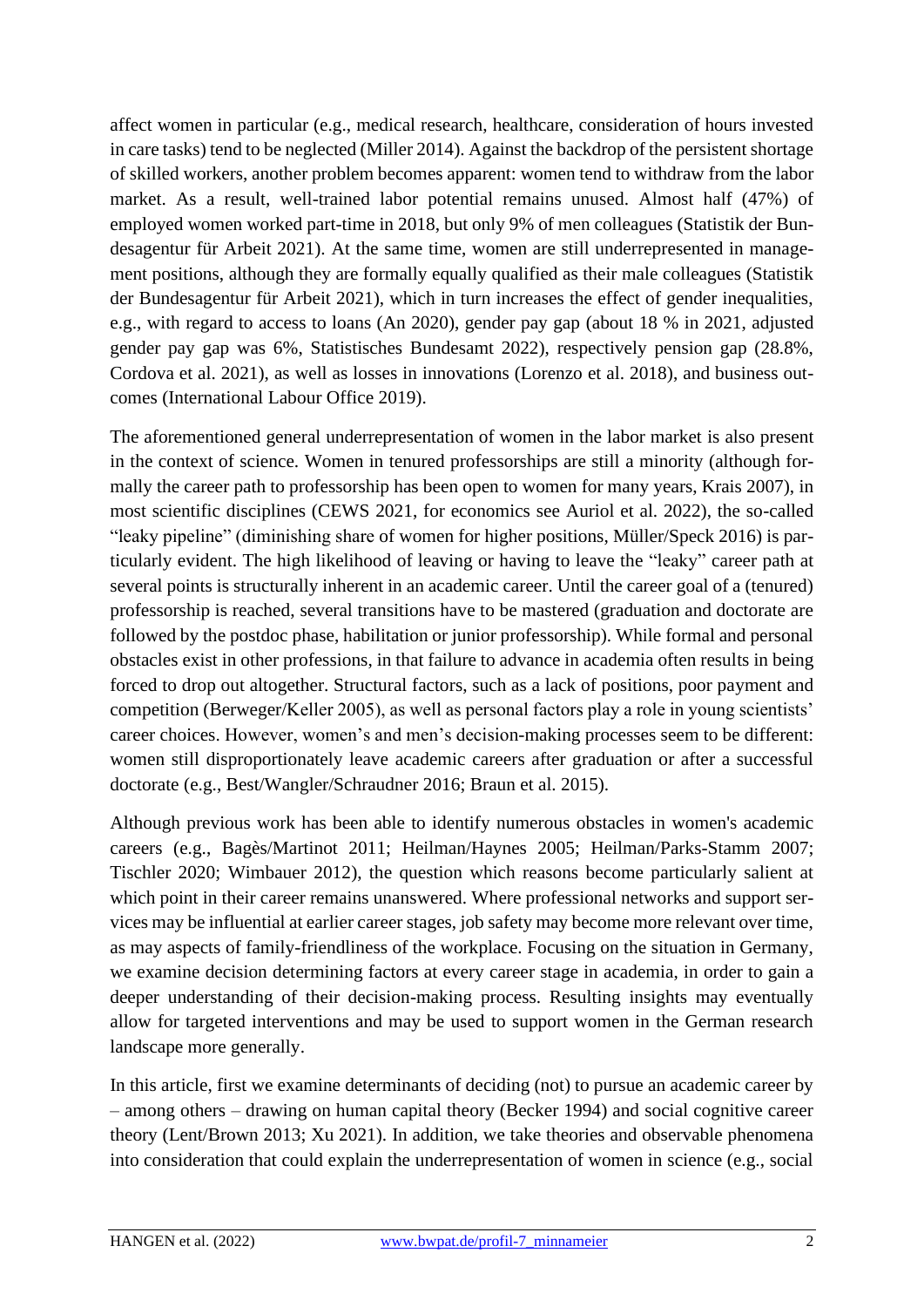identity theory, Tajfel/Turner 1979; queen bee phenomenon, Faniko/Ellemers/Derks 2021). Based on these theoretical considerations we derive a model that incorporates individual, social and organizational factors that have an effect, and, above all, maps possible changes of determinants in the course of career paths.

## **2 Approaches to (Gender Related) Career Choices**

#### **2.1 Human Capital Theory**

According to the investment hypothesis underlying the human capital theory, educational activities are investments that generate both costs and returns (Becker 1994). Since the academic career path is characterized by different qualification stages, it can be regarded as a human capital investment decision. However, this investment decision is not – as with every job – made exclusively by the scientist but also includes the employers, since they are responsible for the decision to hire.

While for the scientist the decision to start and to pursue an academic career is an investment in human capital, from an employer's perspective offering an academic position to a scientist also includes considerations such as the extent to which the associated costs will be worthwhile e.g., through high publication output or prospects of attracting further research funding through third-party funding proposals. However, in the context of academia information deficits can be assumed to be mainly due to a lack of experience with female scientists, as there are basically fewer women working in science, so heuristics such as those of availability, representativeness, belief perseverance or herd behavior become necessary (Aren/Canikli 2018, see chapter 3.1 for a more detailed description of linked phenomena such as queen bee or role models). However, as long as these experiences with female scientists, which are necessary for a well-founded decision, cannot be gathered, it is not to be expected that the preference of men over women will change.

#### **2.2 Habitus Theory**

The habitus concept according to Bourdieu (1994) is opposed to the idea of goal-directed rational decisions and actions that can be derived from them (e.g., decision for or against an academic career). Instead, it assumes non-conscious decision-making processes that are the result of routines and habitualization (Bourdieu 1994, 730; Liebau 1987, 61f.). Individuals therefore have a specific (educational) habitus that influences their preferences for education. Thus, differences between women and men in terms of academic careers can result from different cultural, family, school and educational biographical experiences that have been "habitualized" and therefore have an influence in perceptual and decision-making behavior. Women and men are therefore born into social worlds in which they automatically acquire the existing schemes and categories themselves. Thus, the understanding of how genders are represented in the work context, e.g., that the academic context is more represented by men, is naturally reproduced, as internalized dispositions (see for the context of science, e.g., Stegmann 2005).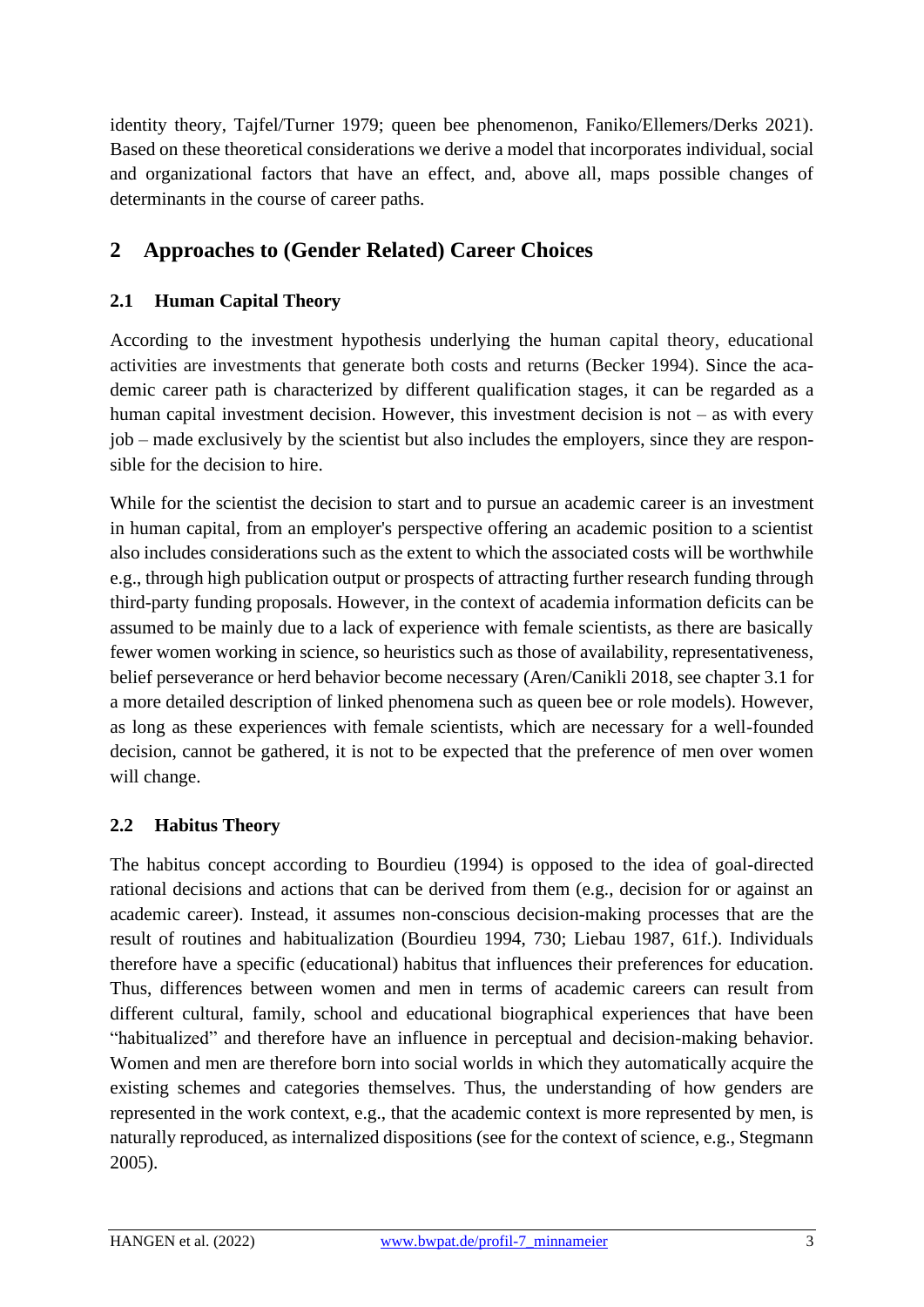#### **2.3 Career Choice Theories**

Two types of approaches to career choice theories can be distinguished. On the one hand, there are theories that focus on the outcome of career choice and, on the other hand, those that deal with the process of decision-making. One of the best-known approaches of the first type is the Parsonian person-environment fit approach, in which the maximization of the match between interests, but also skills and abilities of the individual, and the requirements of the work environment are sought (Parsons 1909). Holland's (1997) normative RIASEC structure, prominent in the field of business education, is an operationalization of this approach (Xu 2021). The goal here is a "good career choice". However, it can be shown that Holland's structure does not apply to every individual (Xu 2021).

Process-oriented approaches, on the other hand, aim to describe how career decisions are made. These approaches consider uncertainties, transitions, and other challenges (Lent/Brown 2013). A dominant approach is Social Cognitive Career Theory (SCCT), which is derived from Bandura's (2001) general social cognitive framework and attempts to enhance and link existing theoretical approaches to career development. It aims to explain interest development, decisionmaking, performance and consistency in career contexts. SCCT states that people play an active role in their career development process in the context of environmental influences. Learning experiences shape self-efficacy expectations, control beliefs and outcome expectations (Lent/Brown 2013).

This theory can be used to illustrate that career choice is not a one-time event with a defined termination, but differs, for example, according to life stages (adolescent, young adult, middle age, early retirement, Gati/Kulcsar 2021). It is known the importance of different of decisionmaking factors (e.g., income, commuting time) when making career choices differs depending on one's life stage (Gati/Kulcsar 2021). In the present study, we consider the stages of the academic career as life stages.

Since women have significantly lower self-efficacy expectations than men (e.g., Inda et al. 2013), these serves us as well as control beliefs as internal factors. As is known from studies on SCCT, contextual support and barriers are perceived differently by women and men (Inda et al. 2013) and are also taken into consideration in our study.

#### **2.4 Social Identity Theory**

Based on the social identity theory (Tajfel/Turner 1979), people define themselves by their personal identity as well as their group memberships. Thus, one's identity and self-image may also result from belonging to social groups within organizations (Hogg/Terry 2001, 1). When salient, social identities can "impact on the group members' thoughts, feelings and actions" (Van Dick/Monzani 2017, 411). Furthermore, strong identification of members with their group is associated with better organizational outcomes and members seem to be more motivated to act in their group's collective interest (Haslam/Jetten/Waghorn 2007). Social identification should therefore be encouraged among organizations in general and academia in particular -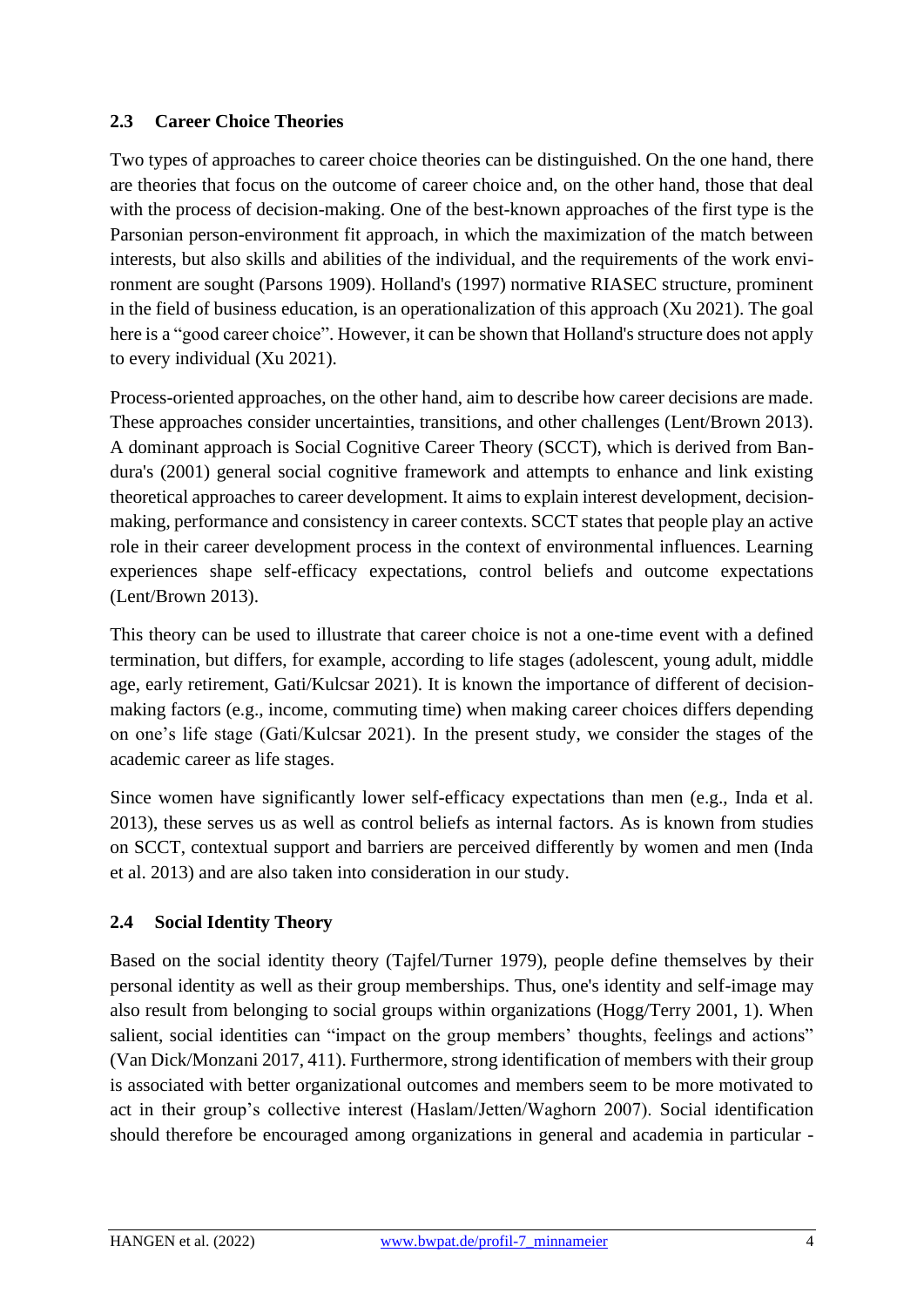especially given the fact that a threat to social identity can have negative effects (see chapter 3.1.2 for queen bee phenomenon).

#### **2.5 Stereotypes and Lack of Fit Model**

Many models and theories dealing with gender-related career choices are based on the concept of (gender) stereotypes. Gender stereotypes can be divided into beliefs about what women or men are like (descriptive gender stereotypes) and what women or men should be like (prescriptive gender stereotypes). Bakan (1966) differentiated descriptive stereotypes about women and men into agency and communality, with communality as the characteristic female and agency as the characteristic male stereotype (Bakan 1966, e.g., see Evers/Sieverding 2014). Agency encompasses qualities such as determined, active, independent, assertive, bold and aggressive, while communality, in contrast, encompasses qualities such as empathic, warm-hearted, unselfish, friendly, nurturing and kind (Abele/Spurk 2011, 226; Heilman/Caleo 2018, 226f.; Heilman/Parks-Stamm 2007, 48).

Stereotype-based expectations can also lead to ambiguity about source of successful joint work. This results in disadvantages for women in work contexts that include male colleagues, as they are given less credit, and their colleagues are viewed as more competent (Heilman/Haynes 2005). In academia, a teamwork-heavy field where sources are rarely clearly assigned, women fall behind because their performances and competences are not being recognized.

One consequence of gender stereotypes is the lack of fit model (Heilman 1983) which describes the problem that women face when descriptive female stereotypes and presumed requirements of the workplace (for example in higher positions) meet. The lack of fit occurs when the job or position seems to require attributes that are consistent with male but not with female stereotypes. As a consequence, women face discrimination because this lack of fit in perception leads to negative expectations about their performances (Heilman/Caleo 2018, 726 f.). Their presumed lack of competency is assumed to result in failure (Heilman 2012, 122f.).

Traditionally male work, including academia, requires attributes that - according to gender stereotypes - women do not have. In a small study at Goethe University Frankfurt (Gierath 2021), students of economics described scientists as ambitious, competitive, determined/ persistent. These attributes are considered more masculine (beliefs about psychological characteristics associated with men and women: Williams/Best 1990) and academic careers (comparable with managerial careers) are therefore (more likely) to be associated with men. In contrast, gender stereotypes associated with women (e.g. being caring and kind) seem not to fit with the attributes of a scientist. This has an impact as women are disadvantaged in male-typed occupations because of their presumed lack of competency and their anticipated failure (Heilman/Parks-Stamm 2007).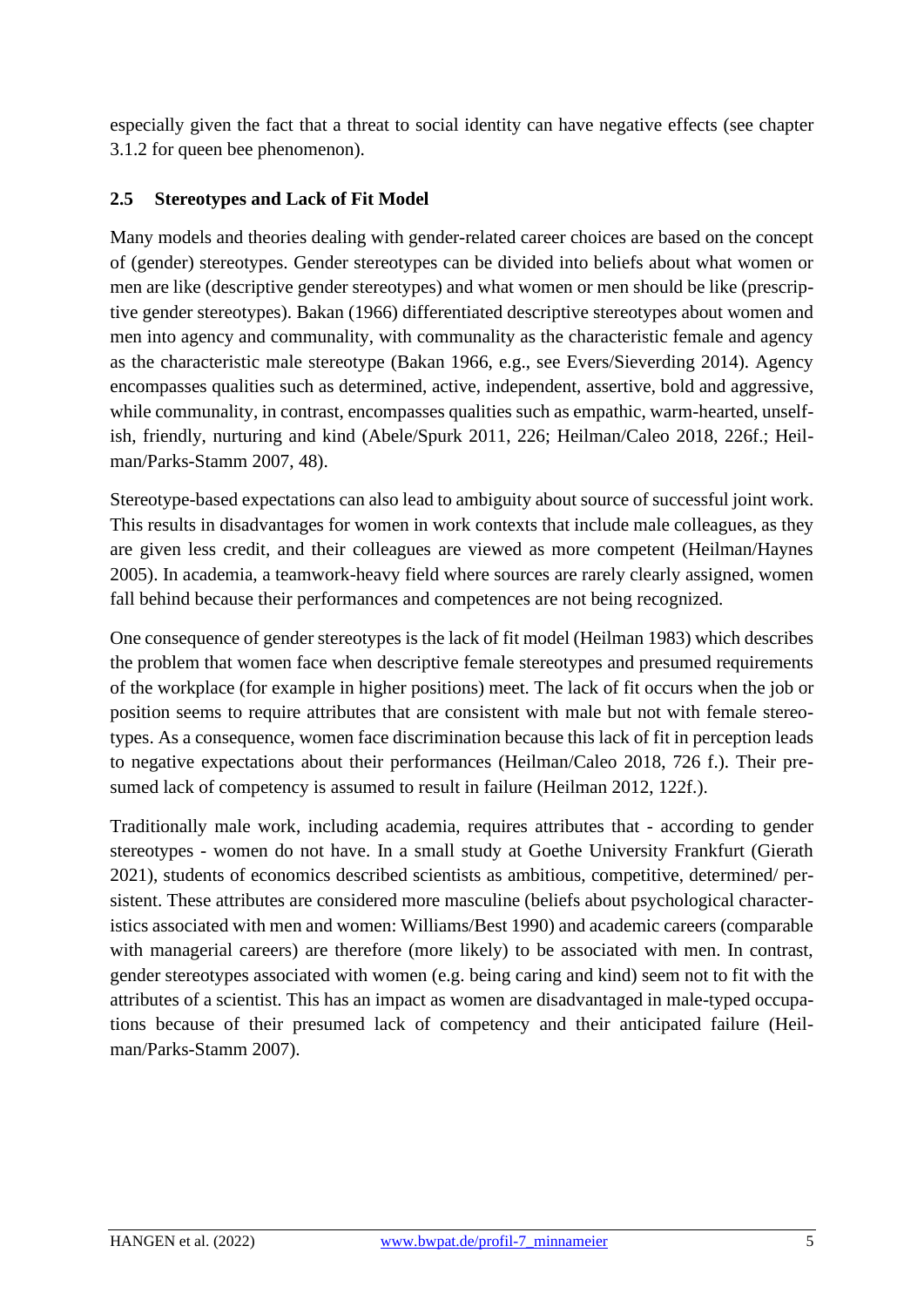## **3 Determinants of Career Choices in Academia**

#### **3.1 Gender-Specific Phenomena**

#### *3.1.1 Role Models*

The underrepresentation of women in most academic fields (CEWS 2021) leads to a lack of female role models in universities. As described with the lack of fit model, this can lead to the perception (by women themselves but also by decision-makers at universities) that women are not suited for an academic career (Bagès/Martinot 2011; Lockwood 2006). The gendered understanding of roles is internalized and enacted (Eagly/Wood 2013). Consequently, fewer women aspire to academic careers. However, gender stereotypes are dynamic (Diekman/Eagly 2000), which is why the appearance of female idols – or role models in the context of professional positions (Merton/Merton 1968) – is essential in academia. Following SCCT, role models can have a positive environmental influence on women's career decisions (e.g., Lent/Brown 2013). It is assumed that role models have "three distinct functions": (a) acting as behavioral models, (b) representing the possible, and (c) being inspirational (Morgenroth/Ryan/Peters 2015; Lockwood 2006), while representing the possible to the following generations is of utmost importance. A perceived similarity between the observer and the role model is, however, essential. Role models would lead to more women choosing and succeeding in an academic career in the first place, and the existing vicious circle could be broken.

#### *3.1.2 Queen Bee Phenomenon*

A phenomenon that is often mentioned in connection with the low number of women in higher positions in male-dominated domains goes by the name "queen bee" (term introduced by Staines/Tavris/Jayaratne 1974). This term describes senior women in higher positions who reinforce gender inequality through their behavior. Instead of functioning as a role model for other women and fighting female discrimination actively, many women in higher positions deny the existence of possible discrimination, thereby mitigating pro-women policies (Baykal/Soyalp/Yeşil 2020, 166; Derks/Van Laar/Ellemers 2016, 457; Ellemers et al. 2004). Women showing queen bee behavior distance themselves from other women resulting in worse working environments for them (Baykal/Soyalp/Yeşil 2020, 176). For instance, they are more critical of younger women than of young men (Derks/Van Laar/Ellemers 2016). Queen bees are afraid of being seen as feminine. Therefore, they tend to emphasize traits of personality assigned to men in their self-presentation, and allegedly feminine characteristics are ascribed to other women as a countermaneuver (Faniko/Ellemers/Derks 2021, 393f.). Hence, gender stereotypes are reinforced, gender inequalities are reproduced, ultimately legitimizing and perpetuating the gender hierarchy (Derks/Van Laar/Ellemers 2016).

This behavior is explained as a reaction to a threat to social identity (see above). Increased female gender discrimination and negative stereotypes in work environments make room for the following coping strategies: Distancing oneself from the group that threatens one's identity, and in lieu of improving personal outcomes and seeking inclusion in a higher status group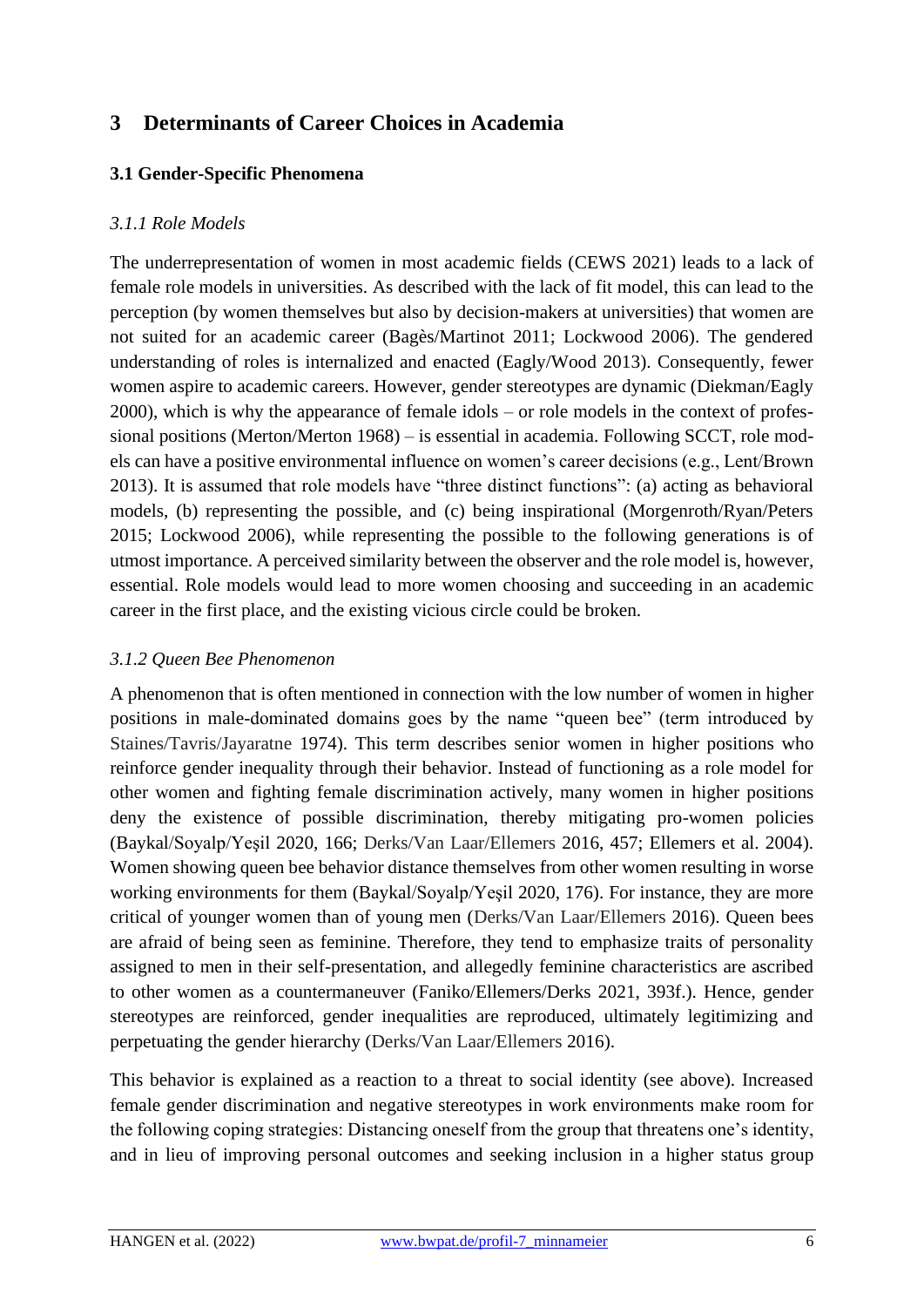("individual mobility", Derks et al. 2011, 521). The queen bee phenomenon is thus not to be seen as the origin of gender discrimination and internalized stereotypes as a product thereof (Derks/Van Laar/Ellemers 2016, 457).

While queen bee behavior used to be considered a generational phenomenon (most visible among the generation of women born between 1921 and 1949, Derks/Van Laar/Ellemers 2016; Ellemers et al. 2004), a recent study shows that the phenomenon is still present in subsequent generations (Faniko/Ellemers/Derks 2021). Sexism and gender discrimination still seem to exist in universities and research institutions, since the influence of queen bee behavior still has an impact on students (Sterk/Meeussen/Van Laar 2018). Participants who had been exposed to queen bee(-type) behavior were angrier, sadder and more anxious than those who had not, regardless of the leader's gender (Sterk/Meeussen/Van Laar 2018). Senior female faculty members describe themselves as more masculine than women in early career stages, therefore want to act accordingly with the male prototype of the successful academic and want to be distinguishable from other women. Also, they underestimate the commitment and ambition of early career female academics (Ellemers et al. 2004; Faniko/Ellemers/Derks 2021). Altogether, Faniko/Ellemers/Derks (2021) demand a more inclusive approach on the homogeneously maledominated organizational culture in principle.

#### *3.1.3 Effects of Networks and Mentoring on Academic Careers*

Success in a scientific career is not only the result of individual performance, but recent research also considers that socialization within the scientific community plays a major role (Hendrix et al. 2016, 25). Networks ("informal relations connecting individuals and groups of individuals", Weis/Lay 2019) are therefore seen as an important instrument on the path to a professorship or leading position (e.g., Zimmer/Krimmer/Stallmann 2006, 47).

According to Lang and Neyer (2004), the institute size and the network depth turn out to be the most important predictor for a professorship. Nickel et al. (2015, 383-384) point out a gender gap: In their survey, women attribute a significantly higher importance to the creation of academic networks than male attendees. At the same time, former junior professors rate networks as more important for career development than women who were habilitated the traditional way. Asking PhD candidates about their own networking activities in their department (network of friends and career advancement network), Sauer and colleagues (2014) showed that men, rather than women, are in touch with male supervisors and colleagues of higher status (especially in their network of friends). Women tend to have friendships with (female) colleagues on the same level but are more likely to engage in strategic position (e.g., role of gatekeeper).

The phenomenon of men in higher positions mainly surrounding themselves with other men and forming networks with them is called homosocial co-optation. It has its origin in the (conscious or unconscious) desire to be part of groups with people who are similar to you. For women this does not only lead to problems in networking (e.g., no introduction to networks at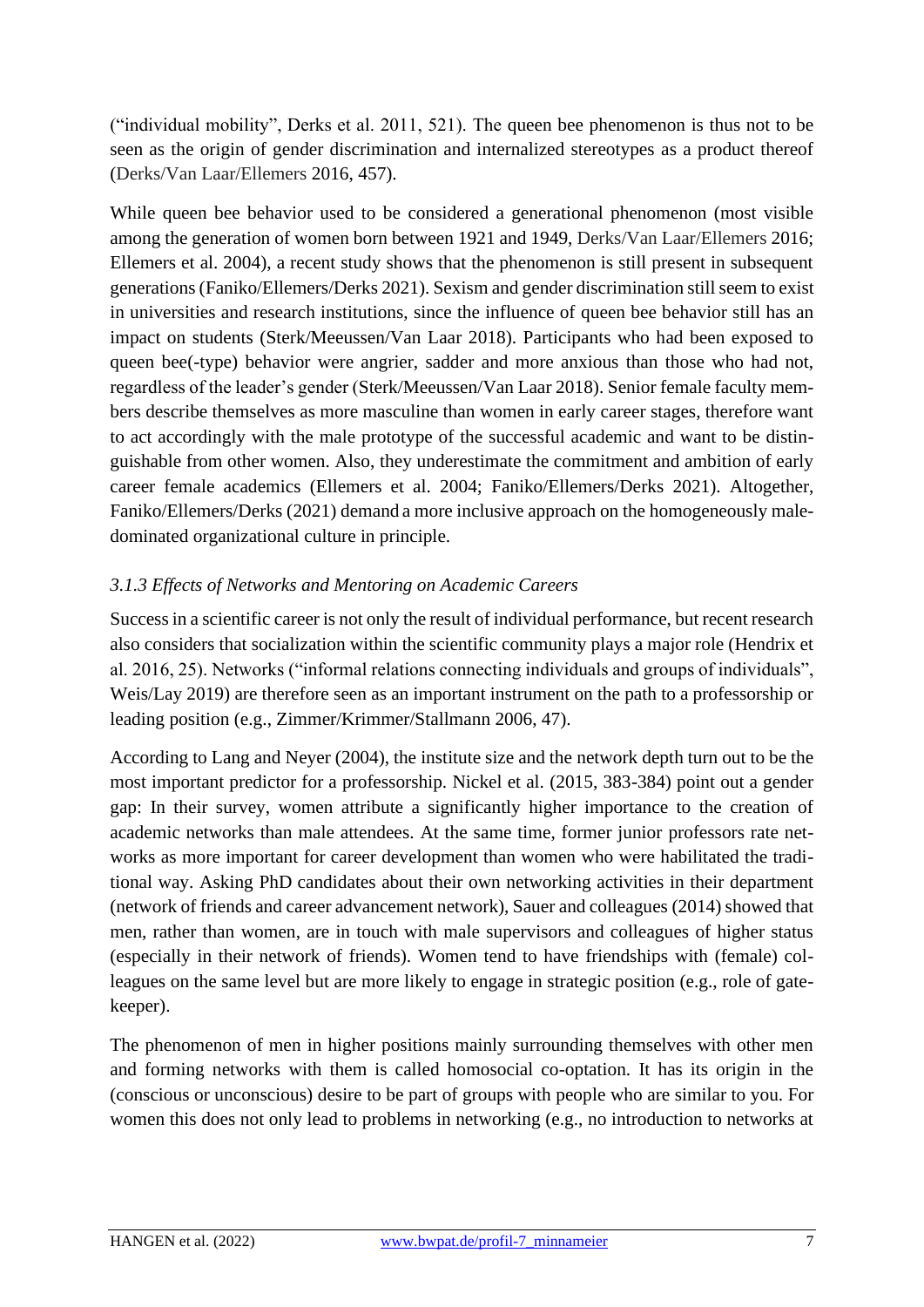conferences, Steinhausen 2017), but also results in disadvantages for women seeking employment because women are still underrepresented in leadership and decision-making positions (for an overview see Tischler 2020).

Networks are important at all stages of academic career but tend to have different roles and functions at times. For example, a mentoring relationship often marks the beginning of an academic's networking process. Mentoring can lead to both career advancement and benefit performance (Kirchmeyer 2005). The mentor (who often acts as a role model) can be (but does not have to be) a supervisor and supports the mentee by increasing his or her social capital (Budde/Doebert 2017, 133-136). Mentoring is thus described as a factor facilitating goal achievement (e.g., Abele 2003, 152) and an effective tool for the advancement of marginalized groups (e.g., women, people without academic background). At later career stages, established networks are still impactful, e.g., when securing contacts to other research institutions or when eventually becoming a mentor oneself.

#### **3.2 Institutional Factors and Dual-Career Couples**

As working hours in academia are very flexible, it is often expected that researchers are just as flexible in terms of accessibility (Althaber/Hess/Pfahl 2011). Their willingness to meet this expectation results from the uncertainty researchers face because their employments are usually limited in time and last until the aspired degree is finished only in the rarest of cases: On average, PhD candidates' contracts expire after two years, whereas those of post-docs last for an average of 28 months. Moreover, 98% of young researchers under 35 (excluding professors) have short-term contracts. For 77% of them, this percentage remains high even between the ages of 35 and 45 (Konsortium Bundesbericht wissenschaftlicher Nachwuchs 2021, 10). In conclusion, pursuing an academic career for a long period of time is characterized by uncertain employment prospects. In addition, scientific employees face high demands in terms of mobility (Althaber/Hess/Pfahl 2011). This is consistent with other studies' findings that investigate the mobility of highly qualified employees such as researchers. For example, 46% of young researchers with a doctorate study abroad while 14% of doctoral students do so (Netz/Schirmer 2017). In general, highly qualified employees are more mobile, however, there are gender differences and women are less mobile than their male counterparts (Schneider et al. 2008, 123). This (self-imposed) demand for mobility is already evident at the beginning of lower degrees, as 35% of students from all over Germany leave their state or region to study elsewhere (Middendorff et al. 2017, 31).

Besides these institutional factors, dual-career couples face significant challenges in coordinating everyday life (Abele/Volmer 2011, 176), especially when both partners seek individual fulfilment in either the private or the professional life. Being part of a dual-career couple and having stable female employment and careers are prominent especially in western countries (Berghammer/Verwiebe 2015). Complex challenges resulting from time restrictions intensify when children and related family responsibilities accumulate (Flood/Genadek 2016). Prevailing institutional expectations, namely that career goals and leadership mean a commitment beyond full-time employment (Moen/Roehling 2005), add to this challenge.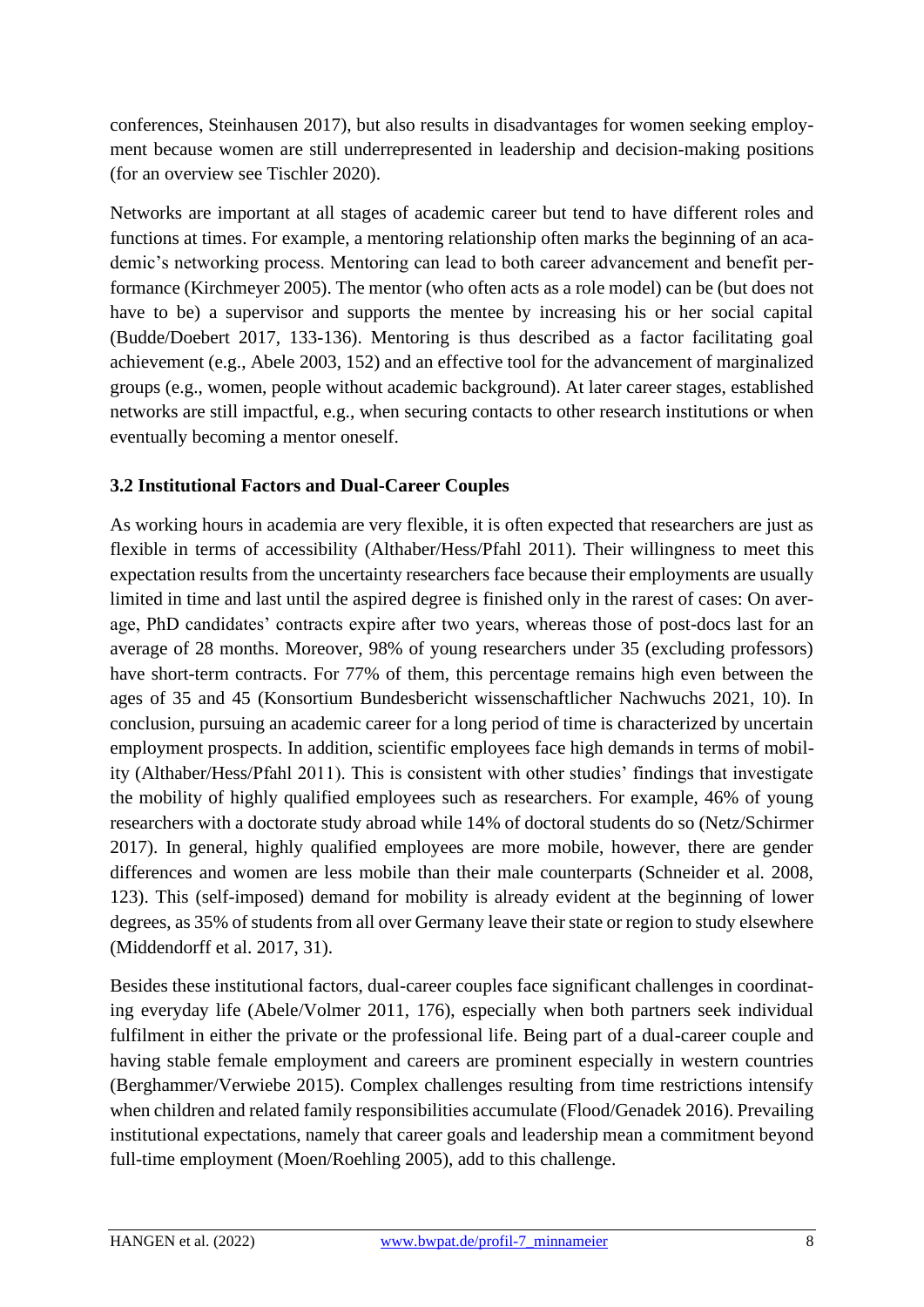In response to the demands associated with work as a scientist, women who pursue a career in academia (may) abstain from having children or postpone it until they reach their aspired positions or do not consider them at risk any longer (Althaber/Hess/Pfahl 2011). The lack of role models (here: other couples) in terms of how to face, e.g., having to get organized within a limited time frame, also plays a role here (see chapter 3.1.1). Moreover, men (regardless of their qualifications) who want to reduce their professional commitment in favor of the family are even more disadvantaged than women in their professional development. Employers expect women, rather than men, to be less focused on their career goals because of family commitments (Wimbauer 2012). Although the proportion of fathers who took parental leave increased to 24.8 % in 2020 (e.g., from 20.9% in 2015), 75% of fathers taking paternity leave take do so for no more than two months (Statistisches Bundesamt 2020). Conversely, the majority of parental leave is still taken by women, which leads to new tension, especially for women. On the one hand, they want to and are expected to carve a career; on the other hand, they have to make time for family and children as they are still considered to be in charge (Wimbauer/Teschlade/Motakef 2012).

### **4 Summary and Need for Consideration by Academic Career Stages**

In the preceding chapters we considered determinants of deciding (not) to pursue an academic career. These theories, models and (gender-specific) phenomena, as well as institutional factors and life events, are summarized in figure 1. Theories such as Human Capital Theory (chapter 2.1) but also Social Identity Theory (chapter 2.4) have an (indirect) influence on institutional factors, life events but also on gender-specific phenomena such as queen bee phenomenon (chapter 3.1.2) and therefore do not stand separately from these but rather as an influential layer around the other factors.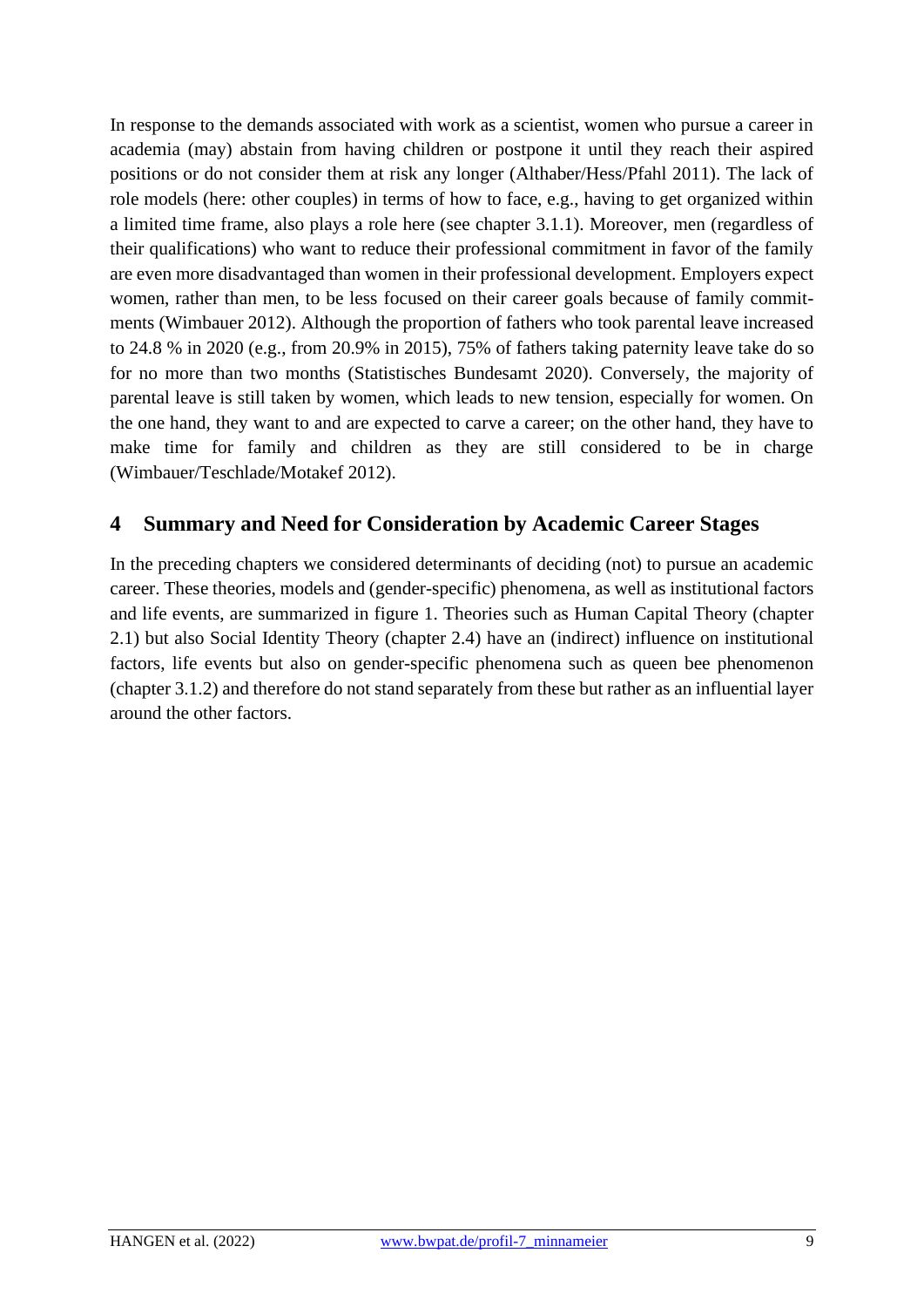

Figure 1: Summary of Theories and Determinants of Career Choices in Academia

Nevertheless, this summary of important determinants does not take into account that the determinants become salient at different times or at different career stages. In order to answer the overall research question (Which reasons become particularly salient at which point in an academic career?) a model would be useful instead, that not only incorporates individual, social and organizational factors that have an effect, but also maps possible changes of determinants being salient in the course of career paths.

Consequently, formulating a dynamic model of factors influencing academic careers, requires identifying which (private or business related) incidents influence such careers. A heat-map was chosen to show that not every academic career is carved out the same way or follows the same pattern. Nevertheless, the authors believe that certain factors are more important at certain points in time. On the one hand, these factors are influenced by biological age, and by prevailing conditions during academic education on the other. The heat map's entries are drawn from the previous chapters, but also from the following German population statistics to link biological age and career stages as well as biological age and life events.

#### *Age and academic stages:*

According to a survey of more than 240 universities in Germany in 2016, German students are on average 24.7 years old (Middendorff et al. 2017, 24). PhD students are on average 30 years old (Statistisches Bundesamt 2021a, 12). On average, women complete their doctorate faster than men (4.3 years vs. 4.9 years). Excluding doctorates in the field of human medicine, the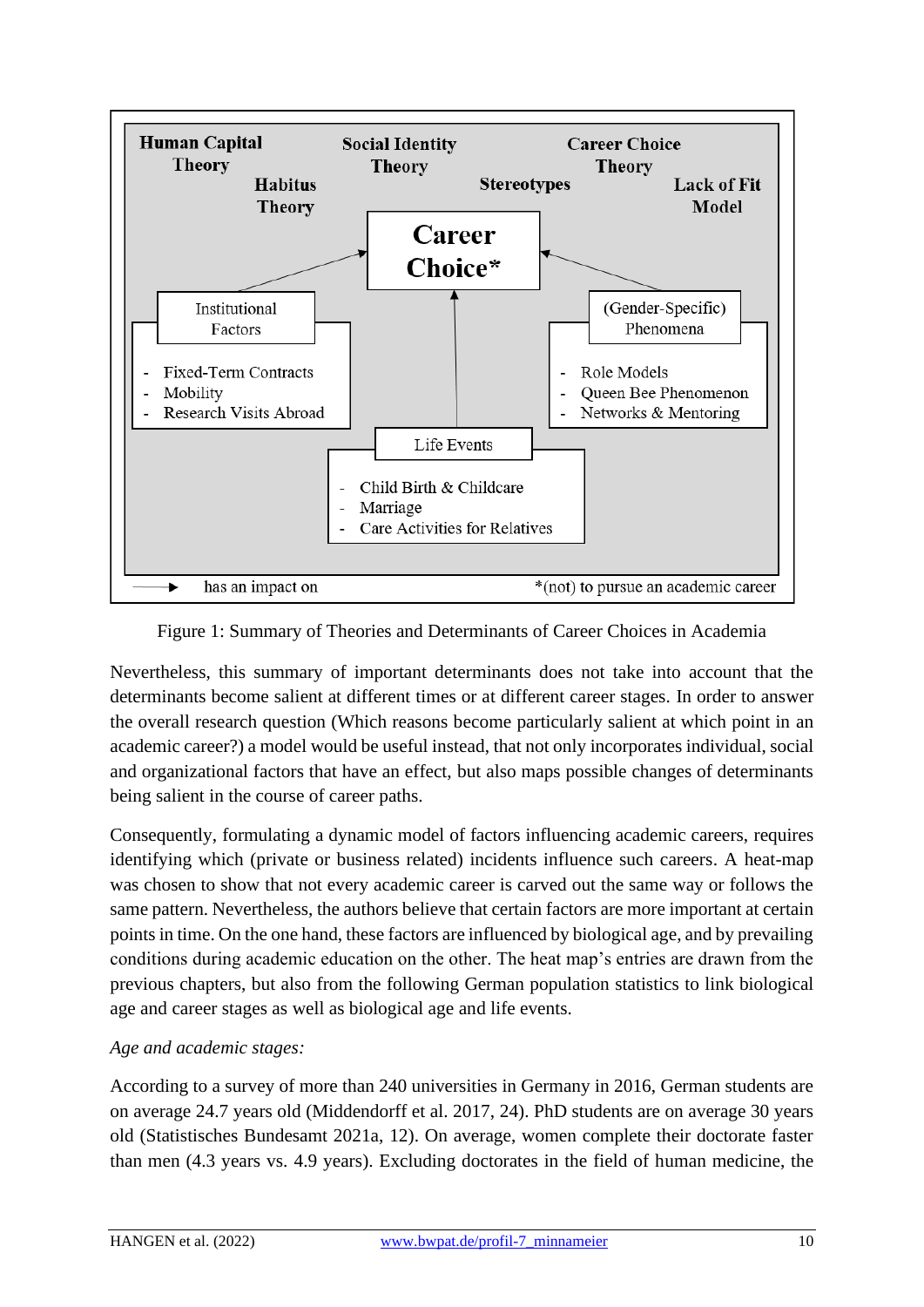average doctorate takes 5.7 years (Konsortium Bundesbericht wissenschaftlicher Nachwuchs 2021, 12). On average, women finalize their habilitation at 41.6 years and are to that effect only slightly older than men (41.1 years) on completion (Statistisches Bundesamt 2012, 343; Statistisches Bundesamt 2021b). The average age at appointment to professorship is 41 (Statistisches Bundesamt 2013).

#### *Age and life events:*

About half of the students (48%) are not married but in a permanent relationship, 6% are married and 46% are not in a committed partnership (Middendorff et al. 2017, 24). The average age of marriage in Germany in 2020 was 34.9 for men and 32.4 for women (Statistisches Bundesamt 2021c; for a differentiation of the different age groups at marriage, see Bundesinstitut für Bevölkerungsforschung 2022). Only a small proportion (6%) of German students have at least one child (students with at least one child are on average 35 years old, Middendorff et al. 2017, 25). Women with an academic degree become first-time mothers at the age of 31 on average (non-academic women: 28; Statistisches Bundesamt 2013). In addition, 36.4% of these women have their first child at the age of 35 and 28% abstain from motherhood entirely (Bujard/Diabaté 2016). Regardless of gender approximately every sixth PhD candidate and every second person with a PhD has children, whereas university graduates in Germany at the same age who do not work in academia are more likely to start a family. However, there is a gender gap: In both the doctoral and post-doctoral phases, men are slightly more likely to have children than women (Konsortium Bundesbericht wissenschaftlicher Nachwuchs 2021, 14). Caring for relatives becomes increasingly common with age: only 4% of Germans under 40 take care of relatives, compared with 10% between 40 and 54 and 13% between 55 and 64 (Ehrlich/Kelle 2019).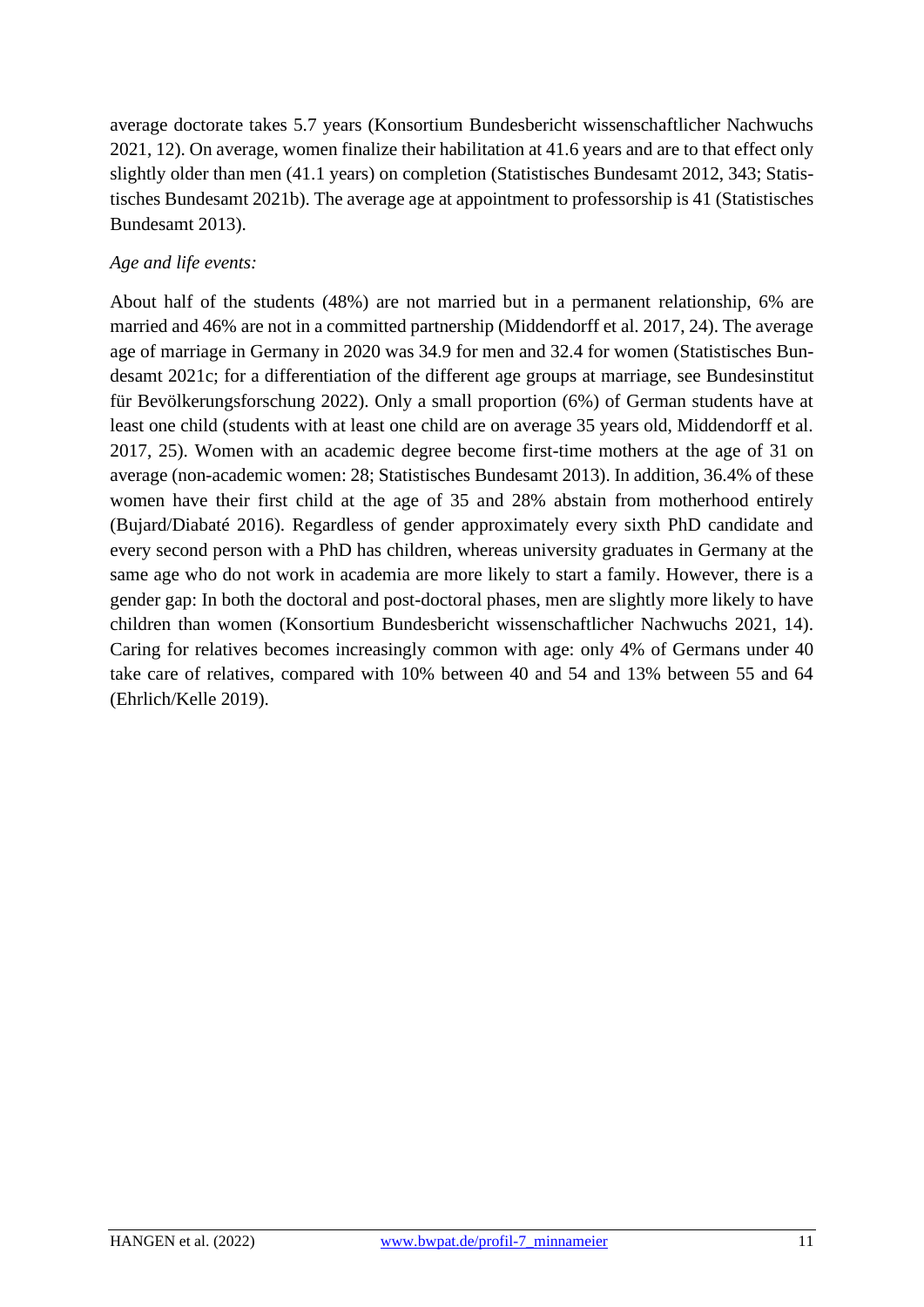# **5 Factors Influencing Career Paths in Academia**

| r actors minucineing           |            | Career 1 amp in ricademia |           |           |         |           |           |
|--------------------------------|------------|---------------------------|-----------|-----------|---------|-----------|-----------|
|                                | Age        |                           |           |           |         |           |           |
|                                | $\leq$ =19 | $20 - 25$                 | $26 - 30$ | $31 - 35$ | $36-40$ | $41 - 45$ | $46 - 60$ |
| <b>Academic Career Stage</b>   |            |                           |           |           |         |           |           |
| Undergrad                      |            |                           |           |           |         |           |           |
|                                |            |                           |           |           |         |           |           |
| PhD Phase/Doctoral Studies     | ---        |                           |           |           |         |           |           |
| Post-Doc Phase                 | $---$      |                           |           |           |         |           |           |
|                                |            |                           |           |           |         |           |           |
| Time of Habilitation           | $---$      |                           | $---$     |           |         |           |           |
| Appointment to Professorship   | $---$      |                           |           |           |         |           |           |
|                                |            |                           |           |           |         |           |           |
| <b>Life Events</b>             |            |                           |           |           |         |           |           |
| <b>Giving Birth</b>            |            |                           |           |           |         |           |           |
| Childcare                      |            |                           |           |           |         |           |           |
|                                |            |                           |           |           |         |           |           |
| Care Activities for Relatives  |            |                           |           |           |         |           |           |
| Marriage                       | $- - -$    |                           |           |           |         | ---       |           |
|                                |            |                           |           |           |         |           |           |
| (External) Influencing Factors |            |                           |           |           |         |           |           |
| Role Models                    |            |                           |           |           |         |           |           |
| Queen Bee                      |            |                           |           |           |         |           |           |
|                                |            |                           |           |           |         |           |           |
| Networks                       |            |                           |           |           |         |           |           |
| <b>Fixed-Term Contracts</b>    |            |                           |           |           |         |           | ---       |
|                                |            |                           |           |           |         |           |           |
| Mobility                       |            |                           |           |           |         |           |           |
| Research Visits Abroad         | $ -$       | ---                       |           |           |         |           |           |
|                                |            |                           |           |           |         |           |           |
| (Internal) Influencing Factors |            |                           |           |           |         |           |           |
| <b>Risk Tolerance</b>          |            |                           |           |           |         |           |           |
| Self-Efficacy                  |            |                           |           |           |         |           |           |
|                                |            |                           |           |           |         |           |           |

Figure 2: Factors influencing career paths in academia

*Note:* Darker colors mark a higher probability of occurrence, only cells with sufficient data are colored (otherwise "---" was used).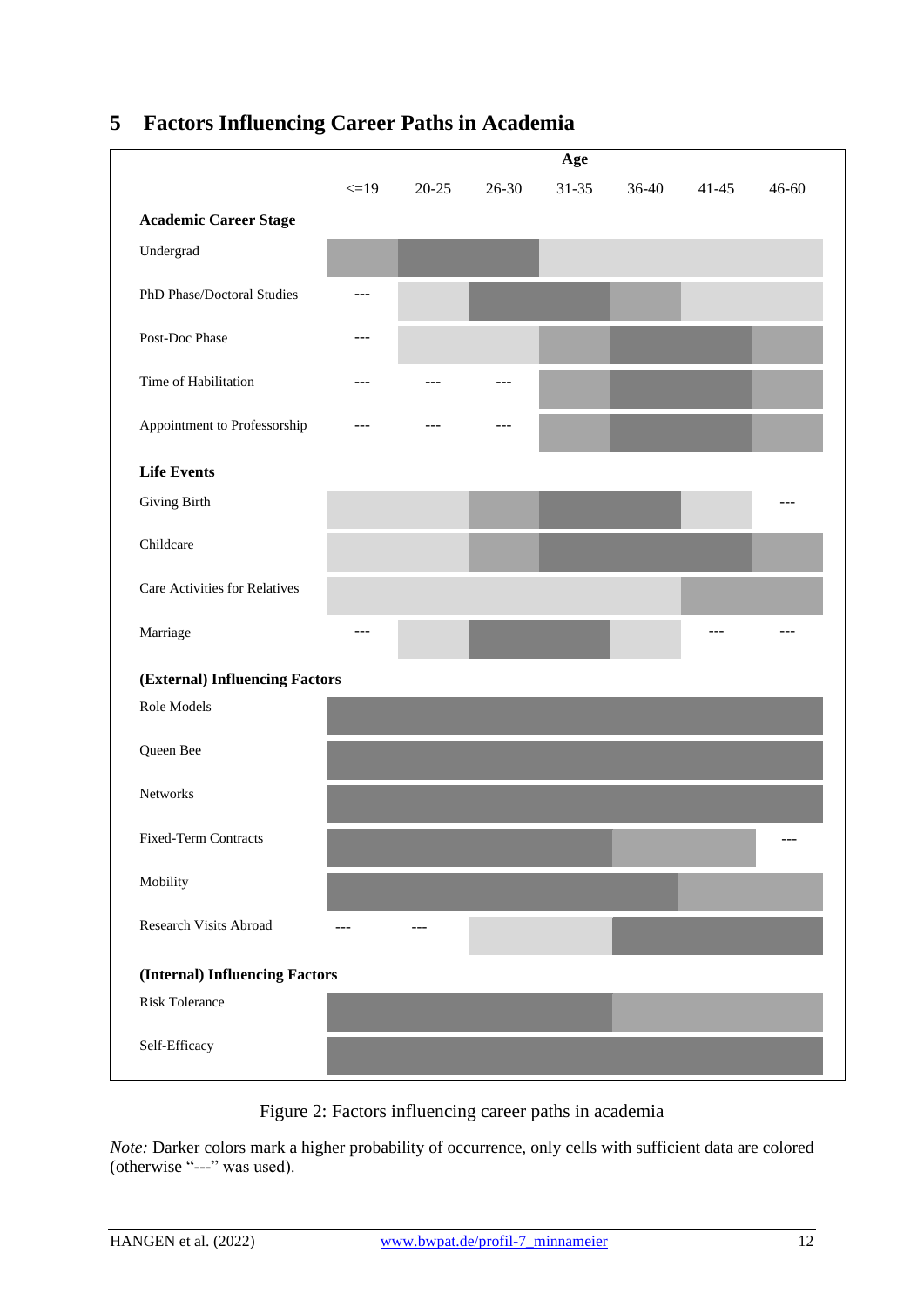The preceding determinants summarized in the heat map (figure 2) point out that certain life events are particularly relevant at certain career stages. For instance, as a large proportion of female academics have their first child after their 35th birthday, child-raising becomes the focus of attention in the late thirties. Therefore, having children is more likely in the post-doc phase. Further, research stays abroad are especially undertaken in the post-doc phase and possibly overlap with births and/or childcare periods, which can be additionally challenging for dualcareer couples.

In contrast, phenomena such as queen bee or role models have an impact across all career stages. While having a role model in the scientific community is most important in early stages, later it is important to act as a role model for junior colleagues (e.g., by being a mentor in a mentoring relationship). Especially women in early stages suffer from other queen bees but can turn into them further along the line.

With regard to internal (psychological) factors, risk tolerance is required for those who are burdened with job contracts that are limited in time. However, once a person is tenured, risk tolerance plays less of a role. Nevertheless, high self-efficacy expectations remain important throughout the career, as these are consistently asked for in a male-dominated field such as academia.

### **6 Discussion and Further Research**

In order to answer the question which reasons become particularly salient at which point in the academic career, the aim of this article was to summarize frequently used theoretical approaches and phenomena to explain the low proportion of women in academia and to systematize them along the career path in academia. It has become clear that some factors, such as childcare or research visits abroad, become significant later in the academic career than general mobility issues. While scientists (and especially women) need to be informed early on about the possibilities and support available to reconcile career and family, efforts should be made primarily in the post-doc phase to provide good support for families.

At the same time, phenomena such as queen bee, role models and networks have an impact on academic careers already from the beginning (and remain important). This in turn suggests that a turn away from academia because of missing networks and having to deal with problems concerning queen bee phenomena is to be expected at a very early stage and that countermeasures need to be taken at a correspondingly early stage. Targeted interventions for scientists in early stages should therefore concentrate on building networks and especially forming networks for women in order to overcome the existing inferior conditions for women. The cooperation of women of all status groups should also be in the focus. While men tend to be more supportive of each other, women in leadership positions also need to realize that they can play a significant role in determining the future of young women.

Finally, two points stick out: Firstly, external and internal factors vary between life phases and are therefore not equally relevant at every career stage. Secondly, reasons for and against an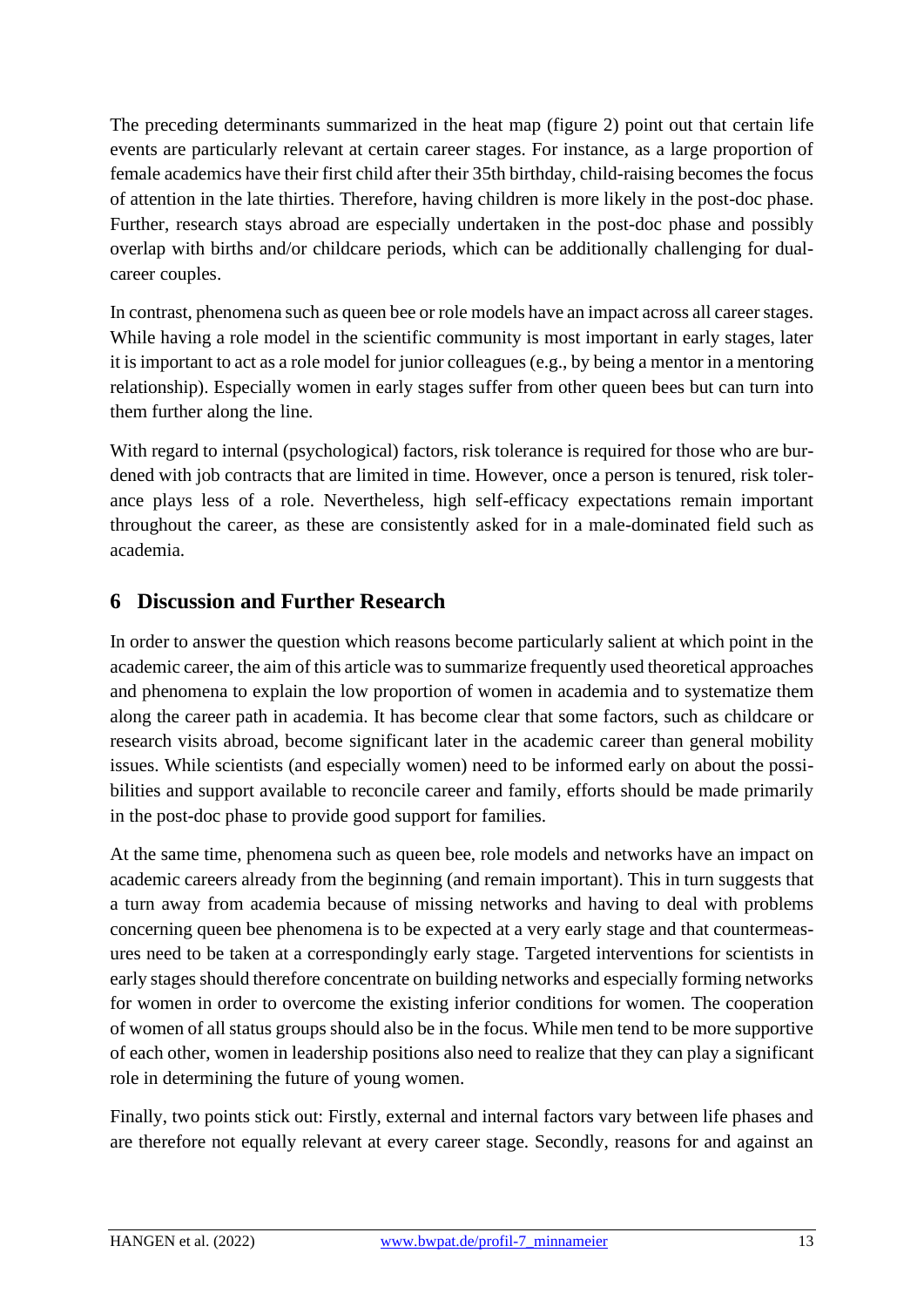academic career do not exist in a one-size-fits-all manner, but have to be investigated in interaction with external and individual factors. While common career choice model approaches assume that humans decide on a consistently rational basis (e.g., Lent/Brown, 2020), especially for academia these approaches would be too limited and would not do justice to the complex and dynamic requirements and conditions.

In order to close these gaps and to depict domain specificity (e.g., network structures, the scientific community per se, as well as the presence or absence of role models), the interaction between external and internal influencing factors, and life events, qualitative research is particularly useful (Keegan 2009; Saunders/Lewis/Thornhill 2009). In order to gain differentiated insights into which of the identified factors influence women and men in what ways at different stages of their academic careers, their experiences and perceptions have to be taken into account. Further down the line, targeted interventions to support women in their careers could be developed. Considering these dynamic and highly individual factors requires a longitudinal approach to examine the entire decision-making process throughout the academic career.

### **References**

Abele, A. E. (2003): Beruf - kein Problem, Karriere - schon schwieriger: Berufslaufbahnen von Akademikerinnen und Akademikern im Vergleich. In: Frauen und Männer in Akademischen Professionen. Berufsverläufe und Berufserfolg, 157–182.

Abele, A. E./Spurk, D. (2011): The dual impact of gender and the influence of timing of parenthood on men's and women's career development: Longitudinal findings. In: International Journal of Behavioral Development, 35, H. 3, 225–232. <https://doi.org/10.1177/0165025411398181>

Althaber, A/Hess, J./Pfahl, L. (2011): Karriere mit Kind in der Wissenschaft: Egalitärer Anspruch und tradierte Wirklichkeit der familiären Betreuungsarrangements. Von erfolgreichen Frauen und ihren Partnern. In: Rusconi, A./Solga, H. (Eds.): Gemeinsam Karriere machen. Opladen, 83–116.

Abele, A.E. /Volmer, J. (2011): Dual-Career Couples: Specific Challenges for Work-Life Integration. In: Kaiser, S./Ringlstetter, M./Eikhof, D./Pina e Cunha, M. (Eds.): Creating Balance? Berlin, Heidelberg. [https://doi.org/10.1007/978-3-642-16199-5\\_10](https://doi.org/10.1007/978-3-642-16199-5_10)

An, J. (2020): Is there an employee-based gender gap in informal financial markets? International evidence. In: Journal of Corporate Finance, 65. <https://doi.org/10.1016/j.jcorpfin.2020.101737>

Aren, S./Canikli, S. (2018): Typology of behavioural biases and heuristics. 14th International Strategic Management Conference.

Auriol, E./Friebel, G./Weinberger, A./Wilhelm, S. (2022): Underrepresentation of women in the economics profession more pronounced in the United States compared to heterogeneous Europe. Proceedings of the National Academy of Sciences, 119, 16, e2118853119.

Bagès, C./Martinot, D. (2011): What is the best model for girls and boys faced with a standardized mathematics evaluation situation: A hardworking role model or a gifted role model? In: British Journal of Social Psychology, 50, H. 3, 536–543. [https://doi.org/10.1111/j.2044-](https://doi.org/10.1111/j.2044-8309.2010.02017.x)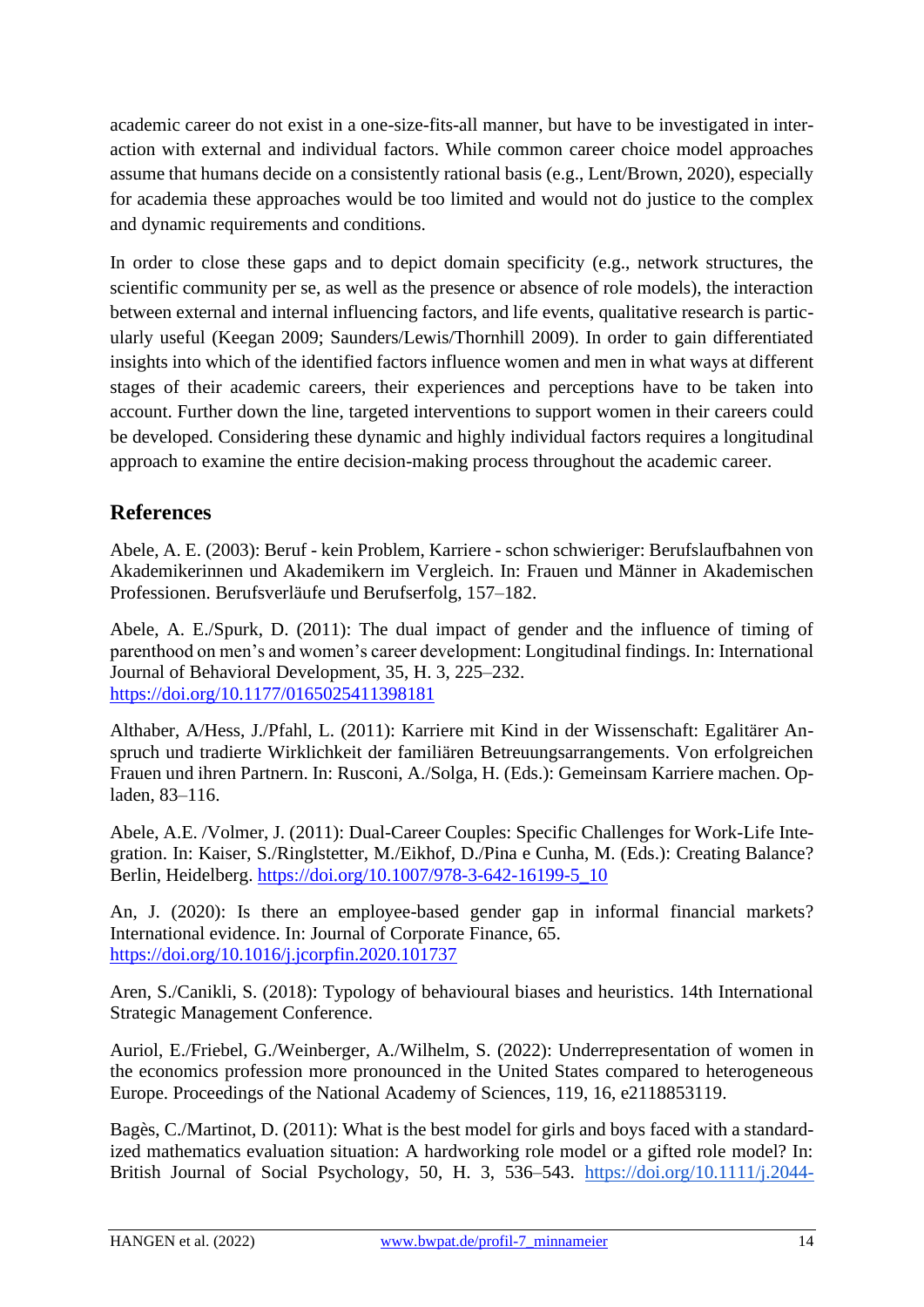#### [8309.2010.02017.x](https://doi.org/10.1111/j.2044-8309.2010.02017.x)

Bakan, D. (1966): The test of significance in psychological research. In: Psychological Bulletin, 66, H. 6, 423–437.

Bandura, A. (2001): Social cognitive theory: An agentic perspective. In: Annual Review of Psychology, 52, H. 1, 1-26.

Baykal, E./Soyalp, E./Yeşil, R. (2020): Queen bee syndrome: a modern dilemma of working women and its effects on turnover intentions. In: Strategic Outlook for Innovative Work Behaviours. Cham, 165-178.

Becker, G. S. (1994): Human Capital: A Theoretical and Empirical Analysis, with Special Reference to Education, 3rd Ed. Chicago, IL.

Berweger, S./Keller, C. (2005): Prädiktoren der akademischen Laufbahnintention: Ergebnisse einer geschlechtervergleichenden Befragung von Doktorandinnen und Doktoranden auf dem Hintergrund der sozial-kognitiven Laufbahntheorie. In: Zeitschrift für Pädagogische Psychologie, 19, H. 3, 145–158.<https://doi.org/10.1024/1010-0652.19.3.145>

Berghammer, C./Verwiebe, R. (2015): Die Verbreitung des Doppelernährer- und Doppelbetreuermodells in fünf Ländern Europas. In: Wirtschaft- und Sozialwissenschaftliches Institut, Mitteilungen 2015, Ausgabe 02, 116-124.

Best, K./Wangler, J./Schraudner, M. (2016): Ausstieg statt Aufstieg? Geschlechtsspezifische Motive des wissenschaftlichen Nachwuchses für den Ausstieg aus der Wissenschaft. In: Beiträge Zur Hochschulforschung, 38, H. 3, 52–73. [https://www.bzh.bayern.de/uploads/media/3-](https://www.bzh.bayern.de/uploads/media/3-2016-Best-Wangler-Schraudner.pdf%0D) [2016-Best-Wangler-Schraudner.pdf%0D](https://www.bzh.bayern.de/uploads/media/3-2016-Best-Wangler-Schraudner.pdf%0D)

Bourdieu, P. (1994): Die feinen Unterschiede: Kritik der gesellschaftlichen Urteilskraft. Frankfurt am Main.

Braun, S./Hentschel, T./Peus, C./Frey, D. (2015): Chancengleichheit durch professionelle Personalauswahl in der Wissenschaft. In: Peus, C. et al. (Eds..): Personalauswahl in der Wissenschaft, 29–48.<https://doi.org/10.1007/978-3-662-48112-7>

Budde, M./Doebert, G. (2017): Modul Networking. Proaktives Netzwerken in Mentoring-Programmen als Handlungsprinzip. In: Petersen, R. et al. (Eds.): Praxishandbuch Mentoring in der Wissenschaft, 129-149. DOI 10.1007/978-3-658-14268-1 12.

Bujard, M./Diabaté, S. (2016): Wie stark nehmen Kinderlosigkeit und späte Geburten zu?: Neue demografische Trends und ihre Ursachen. In: Gynakologe, 49, H. 5, 393–404. <https://doi.org/10.1007/s00129-016-3875-4>

Bundesinstitut für Bevölkerungsforschung (2022): Heiratsziffer in ausgewählten Altersgruppen nach Geschlecht in Deutschland (1990-2018). Retrieved from [https://www.bib.bund.de/DE/Fakten/Fakt/L112-Heiratsziffer-Geschlecht-Alter-ab-](https://www.bib.bund.de/DE/Fakten/Fakt/L112-Heiratsziffer-Geschlecht-Alter-ab-1990.html;jsessionid=69CB065DCDF7AD593639E34453DCB3DB.1_cid389?nn=9994350)[1990.html;jsessionid=69CB065DCDF7AD593639E34453DCB3DB.1\\_cid389?nn=9994350](https://www.bib.bund.de/DE/Fakten/Fakt/L112-Heiratsziffer-Geschlecht-Alter-ab-1990.html;jsessionid=69CB065DCDF7AD593639E34453DCB3DB.1_cid389?nn=9994350)

CEWS (2021): Frauen- und Männeranteile im Qualifikationsverlauf: Analyse idealtypischer Karriereverläufe: Studienbeginn (2001) bis Berufung (2018-2020). Retrieved from [https://www.gesis.org/cews/portfolio/digitale-angebote/statistiken/thematische](https://www.gesis.org/cews/portfolio/digitale-angebote/statistiken/thematische-suche/detailanzeige/article/frauen-und-maenneranteile-im-qualifikationsverlauf-analyse-idealtypischer-karriereverlaeufe-studienbeginn-bis-berufung)[suche/detailanzeige/article/frauen-und-maenneranteile-im-qualifikationsverlauf-analyse-](https://www.gesis.org/cews/portfolio/digitale-angebote/statistiken/thematische-suche/detailanzeige/article/frauen-und-maenneranteile-im-qualifikationsverlauf-analyse-idealtypischer-karriereverlaeufe-studienbeginn-bis-berufung)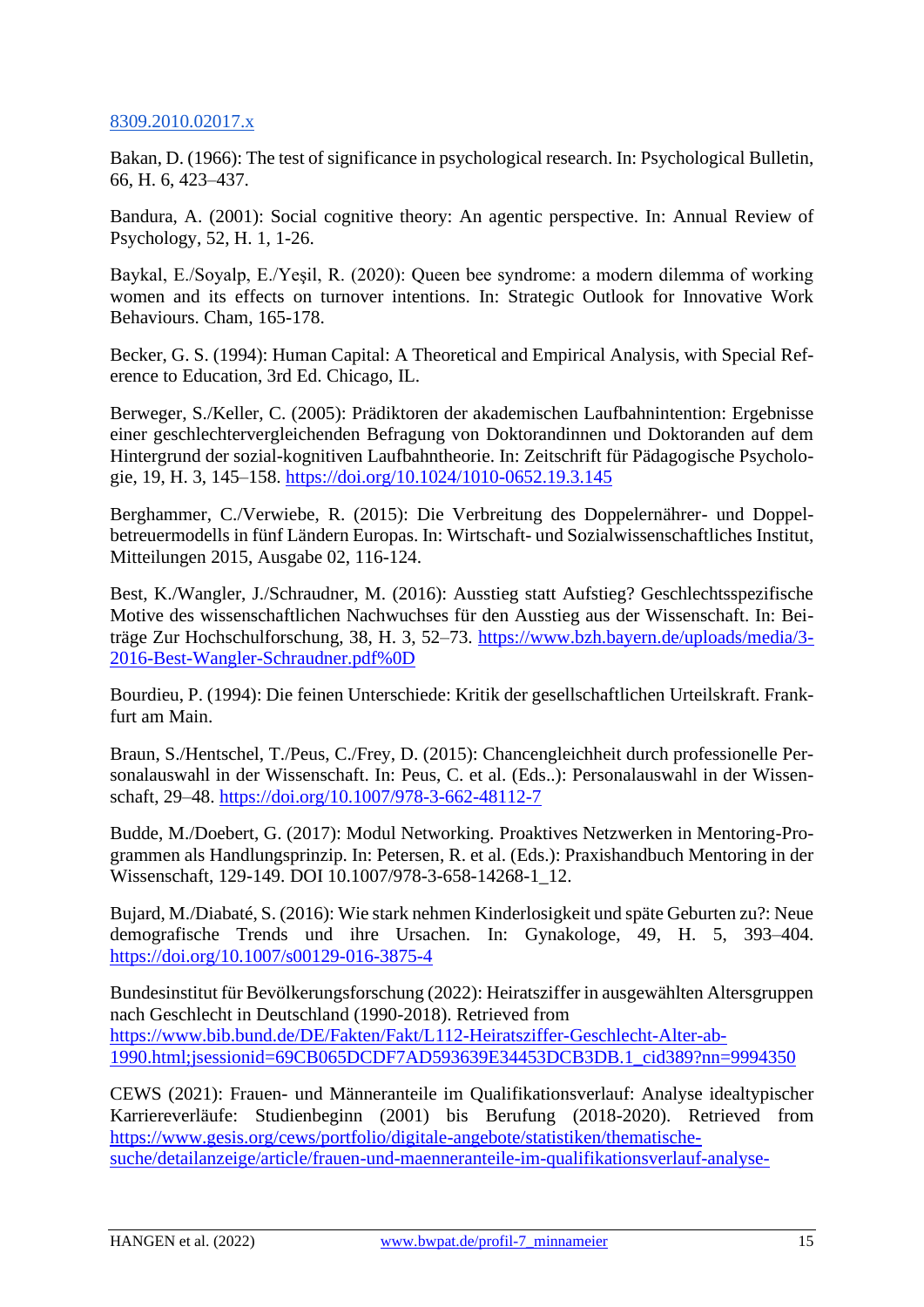#### [idealtypischer-karriereverlaeufe-studienbeginn-bis-berufung](https://www.gesis.org/cews/portfolio/digitale-angebote/statistiken/thematische-suche/detailanzeige/article/frauen-und-maenneranteile-im-qualifikationsverlauf-analyse-idealtypischer-karriereverlaeufe-studienbeginn-bis-berufung)

Cordova, K./Grabka, M. M./Sierminska, E. (2021): Pension wealth and the gender wealth gap, SOEPpapers on Multidisciplinary Panel Data Research, No. 1141, Deutsches Institut für Wirtschaftsforschung (DIW), Berlin.

Derks/Van Laar, C./Ellemers, N./De Groot, K. (2011): Gender-bias primes elicit queen-bee responses among senior policewomen. In: Psychological Science, 22, H. 10, 1243-1249.

Derks, B./Van Laar, C./Ellemers, N. (2016): The queen bee phenomenon: Why women leaders distance themselves from junior women. In: The Leadership Quarterly, 27, H. 3, 456-469.

Diekman, A. B./Eagly, A. H. (2000): Stereotypes as dynamic constructs: Women and men of the past, present, and future. In: Personality and Social Psychology Bulletin, 26, H. 10, 1171– 1188.<https://doi.org/10.1177/0146167200262001>

Eagly, A. H./Wood, W. (2013): The Nature-Nurture Debates: 25 Years of Challenges in Understanding the Psychology of Gender. In: Perspectives on Psychological Science, 8, H. 3, 340–357. https://doi.org/10.1177/1745691613484767

Ehrlich, U./Kelle, N. (2019): Hilfe- und Pflegetätigkeiten im Lebensverlauf : Wer pflegt, für wen, wo und wie ? In: Zeitschrift für Sozialreform, 65, 1–9.

Ellemers, N./Van den Heuvel, H./De Gilder, D./Maass, A./Bonvini, A. (2004): The underrepresentation of women in science: Differential commitment or the queen bee syndrome? In: British Journal of Social Psychology, 43, H. 3, 315-338.

Evers, A./Sieverding, M. (2014): Why do highly qualified women (still) earn less? Gender differences in long-term predictors of career success. In: Psychology of Women Quarterly, 38, H. 1, 93–106.<https://doi.org/10.1177/0361684313498071>

Faniko, K./Ellemers, N./Derks, B. (2021): The Queen Bee phenomenon in Academia 15 years after: Does it still exist, and if so, why? In: British Journal of Social Psychology, 60, H. 2, 383– 399.<https://doi.org/10.1111/bjso.12408>

Flood, S. M./Genadek, K. R. (2016): Time for each other: Work and family constraints among couples. In: Journal of Marriage and Family, 78, H. 1, 142-164. <https://doi.org/10.1111/jomf.12255>

Gati, I./Kulcsár, V. (2021): Making better career decisions: From challenges to opportunities. In: Journal of Vocational Behavior, 126, 103545.

Gierath, E. (2021): Picture a Scientist- Vorstellung von Studierenden zur wissenschaftlichen Karriere [Unpublished bachelor's thesis]. Goethe University Frankfurt am Main.

Harteis, C./Goller, M./Fischer, C. (2019): Die Auswirkungen der Digitalisierung auf die Bedeutung beruflicher Qualifikation aus betrieblicher Sicht. In: Seifried, J./Beck, K./Ertelt, B.- J./Frey, A. (Eds.): Beruf, Beruflichkeit, Employability, Bielefeld, 239-253.

Haslam, S. A./Jetten, J./Waghorn, C. (2009): Social identification, stress and citizenship in teams: A five-phase longitudinal study. In: Stress and Health, 25, H. 1, 21–30. [https://doi.org/10.1002/smi.1221.](https://doi.org/10.1002/smi.1221)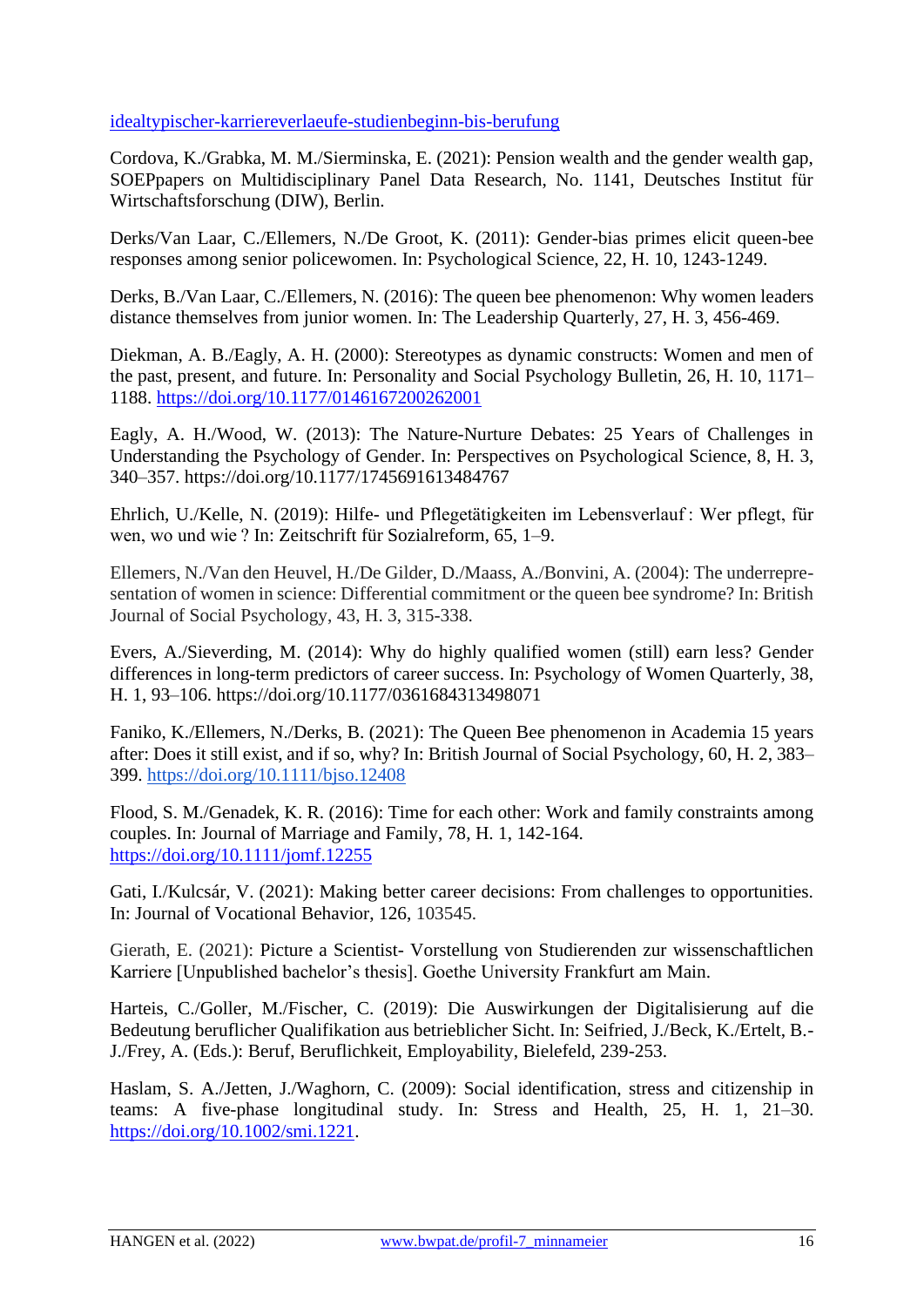Heilman, M. E. (1983): Sex bias in work settings: The lack of fit model. In: Research in Organizational Behavior, 5, 269–298.

Heilman, M. E. (2012): Gender stereotypes and workplace bias. In: Research in Organizational Behavior, 32, 113–135. https://doi.org/10.1016/j.riob.2012.11.003

Heilman, M. E./Caleo, S. (2018): Combatting gender discrimination: A lack of fit framework. In: Group Processes and Intergroup Relations, 21, H. 5, 725–744. <https://doi.org/10.1177/1368430218761587>

Heilman, M. E./Haynes, M. C. (2005): No credit where credit is due: Attributional rationalization of women's success in male-female teams. In: Journal of Applied Psychology, 90, H. 5, 905–916. [https://doi.org/10.1037/0021-9010.90.5.905](https://psycnet.apa.org/doi/10.1037/0021-9010.90.5.905)

Heilman, M. E./Parks-Stamm, E. J. (2007): Gender stereotypes in the workplace: Obstacles to women's career progress. In: Advances in Group Processes, 24, H. 7, 47–77. [https://doi.org/10.1016/S0882-6145\(07\)24003-2](https://doi.org/10.1016/S0882-6145(07)24003-2)

Hendrix, U./Hilgemann, M./Kortendiek, B./Niegel, J. (2016): Auf dem Weg zur Professur: Netzwerke und ihre Bedeutung für Wissenschaftskarrieren aus einer Geschlechterperspektive. In: Netzwerke. Im Schnittfeld von Organisation, Wissen und Geschlecht, 25–54.

Hogg, M. A./Terry, D. J. (2001): Social identity theory and organizational processes. In: Hogg, A. M./Terry, D. J. (Eds.): Social Identity Processes in Organizational Contexts, 1–12. New York.

Holland, J. F. (1997): Making Vocational Choices: A Theory of Vocational Personalities and Work Environments (3rd ed.). Psychological Assessment Resources.

Inda, M./Rodríguez, C./Peña, J. V. (2013): Gender differences in applying social cognitive career theory in engineering students. In: Journal of Vocational Behavior, 83, 346-355.

International Labour Office (2019): Women in Business and Management: The Business Case For Change. Geneva.

Keegan, S. (2009): Qualitative Research: Good Decision Making Through Understanding People, Cultures and Markets – Market Research In Practice Series. o. O.

Kirchmeyer, C. (2005): The effects of mentoring on academic careers over time: Testing performance and political perspectives. In: Human Relations, 58, H. 5, 637–660. <https://doi.org/10.1177/0018726705055966>

Konsortium Bundesbericht wissenschaftlicher Nachwuchs (2021): Bundesbericht Wissenschaftlicher Nachwuchs 2021. Statistische Daten und Forschungsbefunde zu Promovierenden und Promovierten in Deutschland. Wichtige Ergebnisse im Überblick. Retrieved from ttps://www.google.com/url?sa=t&rct=j&q=&esrc=s&source=web&cd=&ved=2ahUKEwj8ibr l7sX3AhVO16QKHdpAC78QFnoECBIQAQ&url=https%3A%2F%2Fwww.buwin.de%2Fdat eien%2Fbuwin-2021.pdf&usg=AOvVaw3Ol\_yaBxCqbrw5wXtpcDNN

Krais, B. (Ed.) (2000): Wissenschaftskultur und Geschlechterordnung: Über die verborgenen Mechanismen männlicher Dominanz in der akademischen Welt. Frankfurt, New York.

Krais, B. (2007): Wissenschaft und Geschlecht: Zur Situation von Wissenschaftlerinnen. In: Genre, Siences Et Recherche: Regards Franco-Allemands, 79.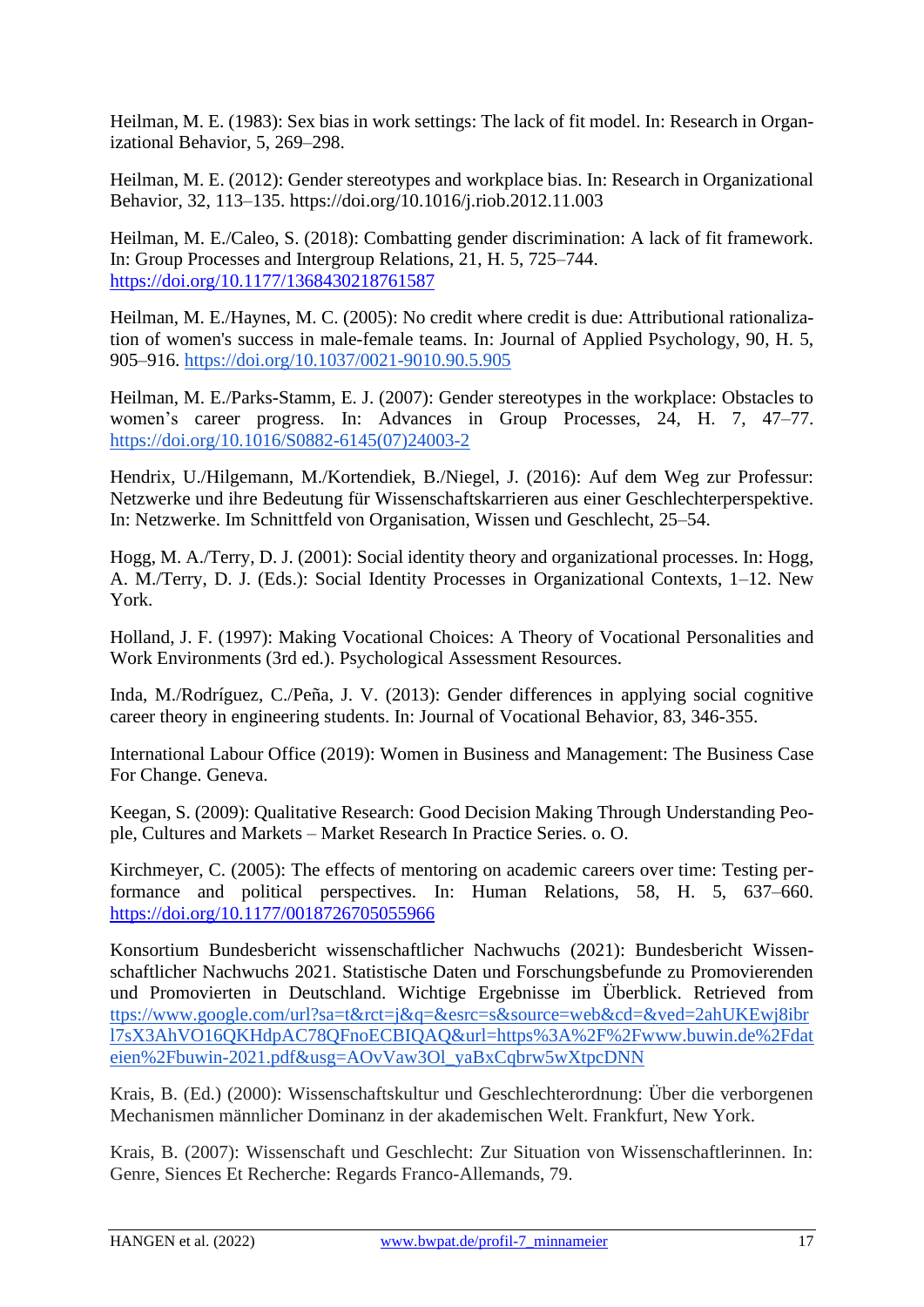Lang, F. R./Neyer, F. J. (2004): Kooperationsnetzwerke und Karrieren an deutschen Hochschulen. Der Weg zur Professur am Beispiel des Faches Psychologie. In: Kölner Zeitschrift für Soziologie und Sozialpsychologie, 56, 520–538.

Leicht-Scholten, C. (2012): Diversity Management an Deutschen Hochschulen. In H. (HRK) (Ed.): Chancen erkennen – Vielfalt gestalten. Konzepte und gute Praxis für Studium und Lehre. Bonn.

Lent, R. W./Brown, S. D. (2013): Social cognitive model of career self-management: Toward a unifying view of adaptive career behavior across the life span. In: Journal of Counseling Psychology, 60, H. 4, 557–568.<https://doi.org/10.1037/a0033446>

Lent, R. W./Brown, S. D. (2020): Career decision making, fast and slow: Toward an integrative model of intervention for sustainable career choice. In: Journal of Vocational Behavior, 120, 103448.

Liebau, E. (1987): Gesellschaftliches Subjekt und Erziehung. Zur pädagogischen Bedeutung der Sozialisationstheorien von Pierre Bourdieu und Ulrich Oevermann. Weinheim.

Lockwood, P. (2006): "Someone like me can be successful": Do college students need samegender role models? In: Psychology of Women Quarterly, 30, H. 1, 36–46. <https://doi.org/10.1111/j.1471-6402.2006.00260.x>

Lorenzo, R./Voigt, N./Tsusaka, M./Krentz, M./Abouzahr, K. (2018): How Diverse Leadership Teams Boost Innovation. Retrieved from [https://www.bcg.com/publications/2018/how](https://www.bcg.com/publications/2018/how-diverse-leadership-teams-boost-innovation)[diverse-leadership-teams-boost-innovation](https://www.bcg.com/publications/2018/how-diverse-leadership-teams-boost-innovation)

Merton, R. K./Merton, R. C. (1968): Social theory and social structure. New York.

Middendorff, E./Apolinarski, B./Poskowsky, J./Kandulla, M./Naumann, H./Buck, D. (2017): Die wirtschaftliche und soziale Lage der Studierenden in Deutschland 2012. 20. Sozialerhebung des Deutschen Studentenwerks, durchgeführt durch das HIS-Institut für Hochschulforschung, 1–196. Retrieved from http://www.sozialerhebung.de/download/21/Soz21\_hauptbericht.pdf%0Ahttp://www.sozialerhebung.de/download/2 0/soz20\_hauptbericht\_gesamt.pdf

Morgenroth, T./Ryan, M. K./Peters, K. (2015): The motivational theory of role modeling: How role models influence role aspirants' goals. In: Review of General Psychology, 19, H. 4, 465– 483.<https://doi.org/10.1037/gpr0000059>

Moen, P./Roehling, P. (2005): The Career Mystique. Cracks in the American Dream. Lanham.

Miller V. M. (2014): Why are sex and gender important to basic physiology and translational and individualized medicine? In: American Journal of Physiology - Heart and Circulatory Physiology, 306, H. 6, H781–H788. doi:10.1152/ajpheart.00994.2013

Müller, A./Speck, S. (2001): And the winner is... The male academy oder: Die ungleichen Auswirkungen universitärer Prekarität. In: sub\urban. Zeitschrift für kritische Stadtforschung, 4, H. 2/3, 203-212.

Netz, N./Schirmer, H. (2017): Internationale Mobilität von wissenschaftlichem Nachwuchs (Begleitstudie B6). Studien im Rahmen des Bundesberichts Wissenschaftlicher Nachwuchs (BuWiN) 2017. Retrieved from [http://creativecommons.org/licenses/by-sa/3.0/.](http://creativecommons.org/licenses/by-sa/3.0/)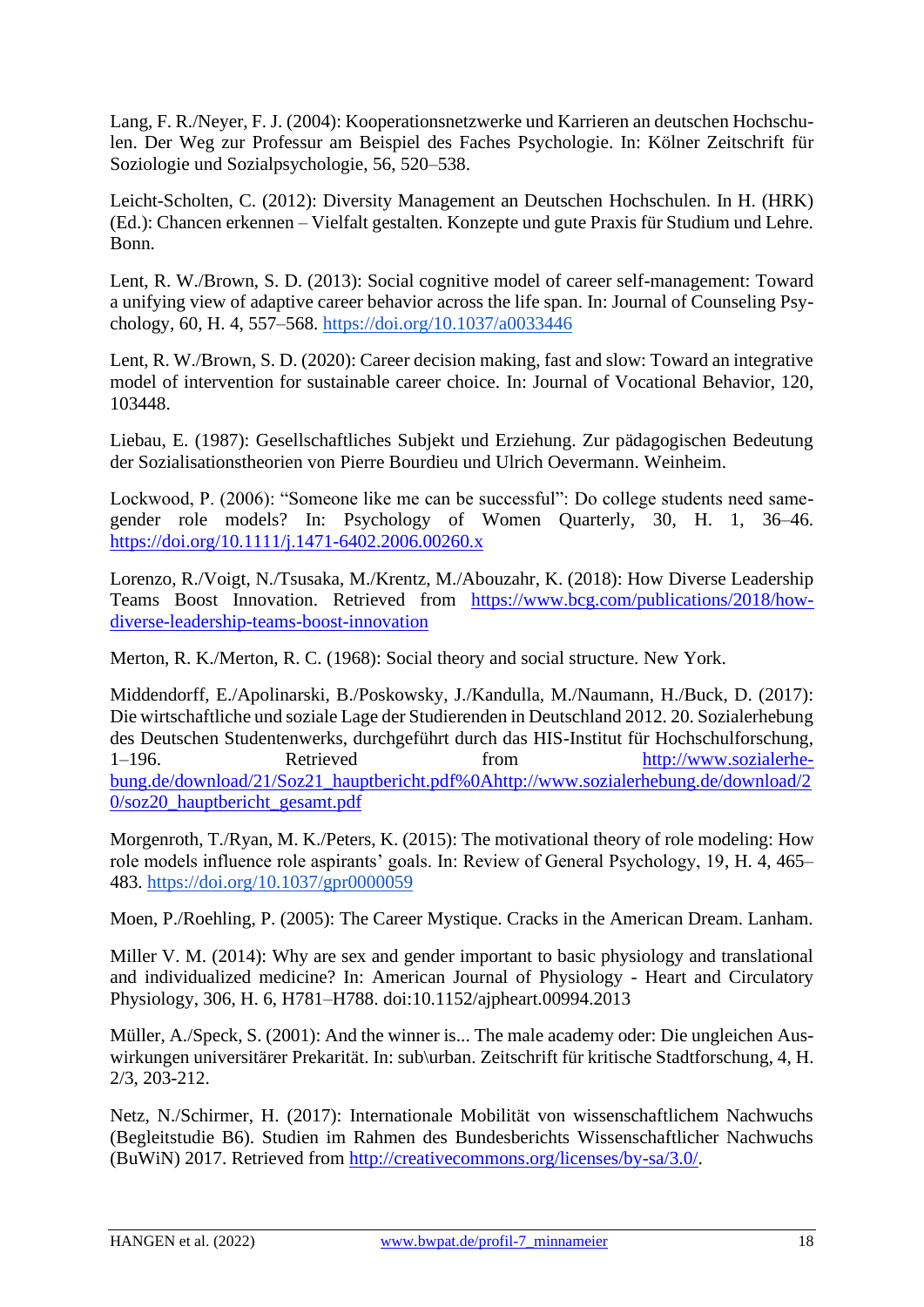Nickel, S./Püttmann, V./Duong, S. (2015): Karrierewege im Vergleich – aus Sicht ehemaliger Postdocs. In: Die Juniorprofessur, 293–402. [https://doi.org/doi.org/10.5771/9783845264431-](https://doi.org/doi.org/10.5771/9783845264431-2932013) [2932013](https://doi.org/doi.org/10.5771/9783845264431-2932013)

Parsons, F. (1909): Choosing a Vocation. Houghton.

Petersen, R./Budde, M./Simone, P./Gitta, B. (2017): Praxishandbuch Mentoring in der Wissenschaft. Wiesbaden. <https://doi.org/10.1007/978-3-658-14268-1>

Sauer, N. C./Kauffeld, S./Spurk, D. (2014): Männer, Frauen und ihre Art zu netzwerken. In: PERSONALquarterly, 2, 18–23.

Saunders, M./Lewis, P./Thornhill, A. (2012): Research Methods for Business Students. Harlow [u.a.].

Schneider, N. F./Ruppenthal, S./Lück, D./Rüger, H./Dauber, A. (2008): Germany – A Country of Locally Attached But Highly Mobile People. Mobile Living Across Europe. Relevance And Diversity of Job-Related Spatial Mobility in Six European Countries. Opladen, 105-147.

Staines, G./Tavris, C./Jayaratne, T. E. (1974): The queen bee syndrome. In: Psychology Today, 7, 55–60.<https://doi.org/10.1037/e400562009-003>

Statistik der Bundesagentur für Arbeit (2021): Berichte: Blickpunkt Arbeitsmarkt – Die Arbeitsmarktsituation von Frauen und Männern 2020. Nürnberg.

Statistisches Bundesamt (2012): Bildung und Kultur. Personal an Hochschulen. Statistisches Bundesamt, Wiesbaden, 49(0). Retrieved from

[http://www.destatis.de/jetspeed/portal/cms/Sites/destatis/Internet/DE/Content/Publikationen/F](http://www.destatis.de/jetspeed/portal/cms/Sites/destatis/Internet/DE/Content/Publikationen/Fachveroeffentlichungen/BildungForschungKultur/Hochschulen/PersonalHochschulen2110440107004,property=file.pdf%5Cnhttps:/www.destatis.de/DE/Publikationen/Thematisc) [achveroeffentlichungen/BildungForschungKultur/Hochschulen/PersonalHochschulen2110440](http://www.destatis.de/jetspeed/portal/cms/Sites/destatis/Internet/DE/Content/Publikationen/Fachveroeffentlichungen/BildungForschungKultur/Hochschulen/PersonalHochschulen2110440107004,property=file.pdf%5Cnhttps:/www.destatis.de/DE/Publikationen/Thematisc) [107004,property=file.pdf%5Cnhttps://www.destatis.de/DE/Publikationen/Thematisc](http://www.destatis.de/jetspeed/portal/cms/Sites/destatis/Internet/DE/Content/Publikationen/Fachveroeffentlichungen/BildungForschungKultur/Hochschulen/PersonalHochschulen2110440107004,property=file.pdf%5Cnhttps:/www.destatis.de/DE/Publikationen/Thematisc)

Statistisches Bundesamt (2013): Zeitpunkt der Familiengründung. Retrieved from [https://www.destatis.de/DE/Themen/Gesellschaft-](https://www.destatis.de/DE/Themen/Gesellschaft-Umwelt/Bevoelkerung/Geburten/Tabellen/alter-geburt-bildung.html)[Umwelt/Bevoelkerung/Geburten/Tabellen/alter-geburt-bildung.html](https://www.destatis.de/DE/Themen/Gesellschaft-Umwelt/Bevoelkerung/Geburten/Tabellen/alter-geburt-bildung.html)

Statistisches Bundesamt (2020): Elterngeld 2020: Väteranteil steigt auf knapp 25 %. Retrieved from https://www.destatis.de/DE/Presse/Pressemitteilungen/2021/03/PD21\_146\_22922.html

Statistisches Bundesamt (2021a): Bildung und Kultur Statistik der Promovierenden. Retrieved from [https://www.destatis.de/DE/Themen/Gesellschaft-Umwelt/Bildung-Forschung-](https://www.destatis.de/DE/Themen/Gesellschaft-Umwelt/Bildung-Forschung-Kultur/Hochschulen/Publikationen/Downloads-Hochschulen/promovierendenstatistik-5213501189004.pdf;jsessionid=1E80B718BE1C05007F226E4E2D821D26.live712?__blob=publicationFile)[Kultur/Hochschulen/Publikationen/Downloads-Hochschulen/promovierendenstatistik-](https://www.destatis.de/DE/Themen/Gesellschaft-Umwelt/Bildung-Forschung-Kultur/Hochschulen/Publikationen/Downloads-Hochschulen/promovierendenstatistik-5213501189004.pdf;jsessionid=1E80B718BE1C05007F226E4E2D821D26.live712?__blob=publicationFile)[5213501189004.pdf;jses](https://www.destatis.de/DE/Themen/Gesellschaft-Umwelt/Bildung-Forschung-Kultur/Hochschulen/Publikationen/Downloads-Hochschulen/promovierendenstatistik-5213501189004.pdf;jsessionid=1E80B718BE1C05007F226E4E2D821D26.live712?__blob=publicationFile)[sionid=1E80B718BE1C05007F226E4E2D821D26.live712?\\_\\_blob=publicationFile](https://www.destatis.de/DE/Themen/Gesellschaft-Umwelt/Bildung-Forschung-Kultur/Hochschulen/Publikationen/Downloads-Hochschulen/promovierendenstatistik-5213501189004.pdf;jsessionid=1E80B718BE1C05007F226E4E2D821D26.live712?__blob=publicationFile)

Statistisches Bundesamt (2021b): Mehr Habilitationen von Frauen im Jahr 2020. Retrieved from [https://www.destatis.de/DE/Presse/Pressemitteilungen/2021/07/PD21\\_319\\_213.html](https://www.destatis.de/DE/Presse/Pressemitteilungen/2021/07/PD21_319_213.html)

Statistisches Bundesamt (2021c): Daten zu den Eheschließungen und dem durchschnittlichen Heiratsalter Lediger. Retrieved from [https://www.destatis.de/DE/Themen/Gesellschaft-](https://www.destatis.de/DE/Themen/Gesellschaft-Umwelt/Bevoelkerung/Eheschliessungen-Ehescheidungen-Lebenspartnerschaften/Tabellen/eheschliessungen-heiratsalter.html)[Umwelt/Bevoelkerung/Eheschliessungen-Ehescheidungen-](https://www.destatis.de/DE/Themen/Gesellschaft-Umwelt/Bevoelkerung/Eheschliessungen-Ehescheidungen-Lebenspartnerschaften/Tabellen/eheschliessungen-heiratsalter.html)[Lebenspartnerschaften/Tabellen/eheschliessungen-heiratsalter.html](https://www.destatis.de/DE/Themen/Gesellschaft-Umwelt/Bevoelkerung/Eheschliessungen-Ehescheidungen-Lebenspartnerschaften/Tabellen/eheschliessungen-heiratsalter.html)

Statistisches Bundesamt (2022): Gender Pay Gap 2021: Frauen verdienten pro Stunde weiterhin 18 % weniger als Männer. Retrieved from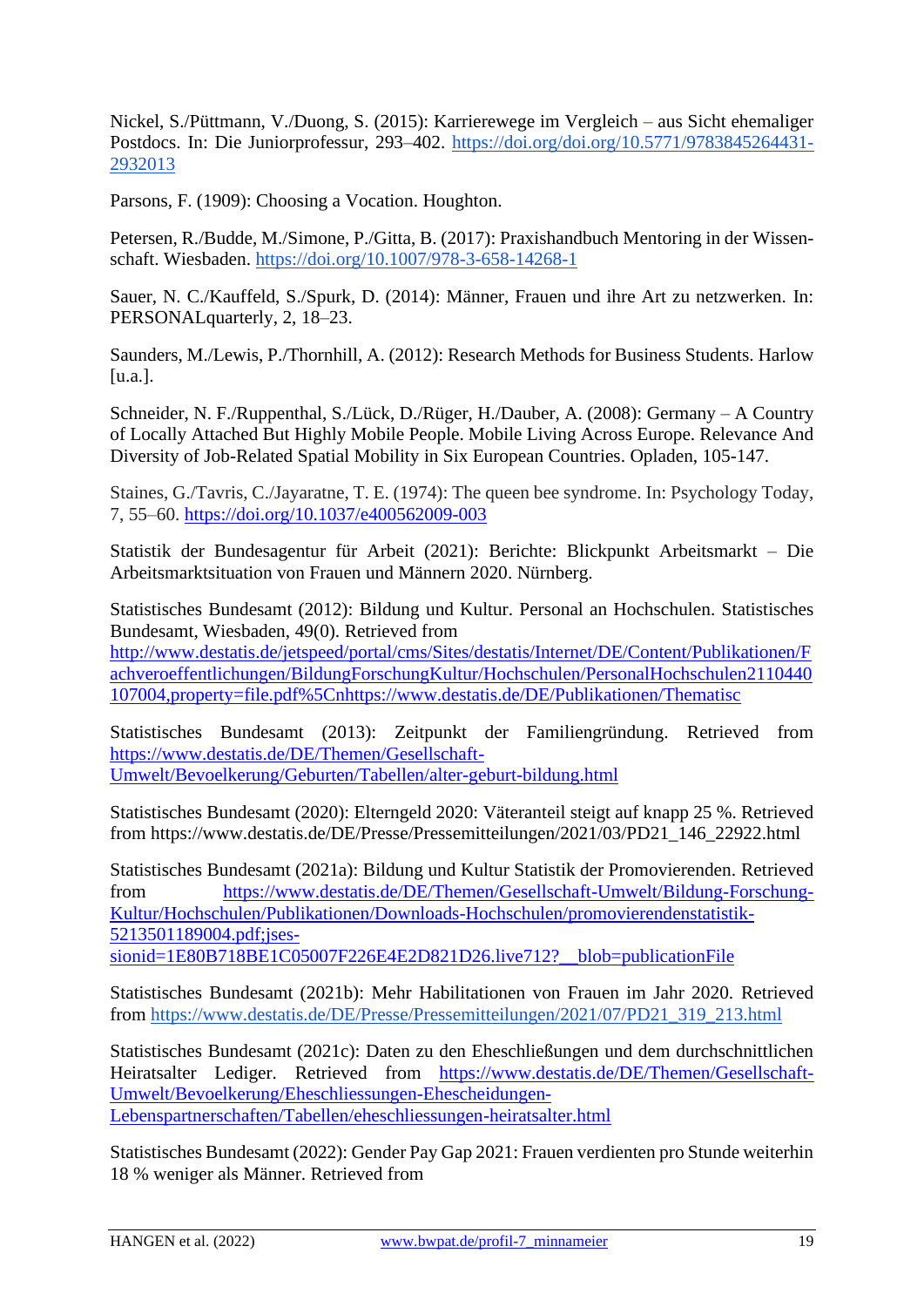#### [https://www.destatis.de/DE/Presse/Pressemitteilungen/2022/03/PD22\\_088\\_621.html](https://www.destatis.de/DE/Presse/Pressemitteilungen/2022/03/PD22_088_621.html)

Stegmann, S. (2005): "...got the look!" - Wissenschaft und Outfit: Eine kulturwissenschaftliche Studie über Effekte von Habitus, Fachkultur und Geschlecht. Münster.

Steinhausen, J. (2017): "Mind the gap". Mentoring für Frauen in der Statuspassage Studium-Promotion. In: Petersen, R./Budde, M./Brocke, P./Doebert, G./Rudack, H./Wolf, H. (Hrsg.): Praxishandbuch Mentoring in der Wissenschaft. Wiesbaden.

Sterk, N./Meeussen, L./Van Laar, C. (2018): Perpetuating inequality: Junior women do not see queen bee behavior as negative but are nonetheless negatively affected by it. In: Frontiers in Psychology, 9, 1690.<https://doi.org/10.3389/fpsyg.2018.01690>

Tajfel, H./Turner, J. C. (1979): An integrative theory of intergroup conflict. In: Austin, W. G. /Worchel, S. (Eds.): The Social Psychology of Intergroup Relations. Monterey, 33-47.

Tischler, M. (2020): Vertrauen in die Wissenschaftskarriere. Eine empirische Studie zu den Qualifizierungswegen von Nachwuchswissenschaftlern. Wiesbaden.

van Dick, R./Monzani, L. (2017): Does it matter whether I am a happy and committed worker? The role of identification, commitment and job satisfaction for employee behaviour. In: An Introduction to Work and Organizational Psychology, 410–429.

Weis, L./Lay, A. (2019): Gender-specific networking: Mind the gap. In: Women, Business and Leadership: Gender and Organisations, 174–198. <https://doi.org/10.4337/9781786432711.00018>

Williams, J. E./Best, D. L. (1990): Measuring sex stereotypes: A multinational study (Rev. ed.). Beverly Hills.

Wimbauer, C. (2012): Wenn Arbeit Liebe ersetzt. Doppelkarriere-Paare zwischen Anerkennung und Ungleichheit. Frankfurt am Main, New York.

Wimbauer, C./Teschlade, J./Motakef, M. (2012): Gleichheit oder Geschlechterkampf? Kommentar zu Volksheim oder Shopping Mall von Wolfgang Streeck. In: WestEnd. Neue Zeitschrift für Sozialforschung, 9, H. 2, 180–193.

Xu, H. (2021): Career decision-making from a dual-process perspective: Looking back, looking forward. In: Journal of Vocational Behavior, 126.<https://doi.org/10.1016/j.jvb.2021.103556>

Zimmer, A./Krimmer, H./Stallman, F. (2006): Winners among Losers: Zur Feminisierung der deutschen Universitäten. In: Beiträge zur Hochschulforschung, 28, 30–57.

#### **Zitieren dieses Beitrags**

Hangen, J./Köpfer, P./Siegfried, C./Baade, L. (2022): Why (not) to Choose a Career in Academia – Theoretical Review of (Gender Related) Reasons. In: *bwp@* Profil 7: Perspektiven wirtschafts- und berufspädagogischer sowie wirtschaftsethischer Forschung. Digitale Festschrift für Gerhard Minnameier zum 60. Geburtstag, hrsg. v. Hermkes, R./Bruns, T./ Bonowski, T., 1-21. Online: [https://www.bwpat.de/profil7\\_minnameier/hangen\\_etal\\_profil7.pdf](https://www.bwpat.de/profil7_minnameier/hangen_etal_profil7.pdf) (12.06.2022).